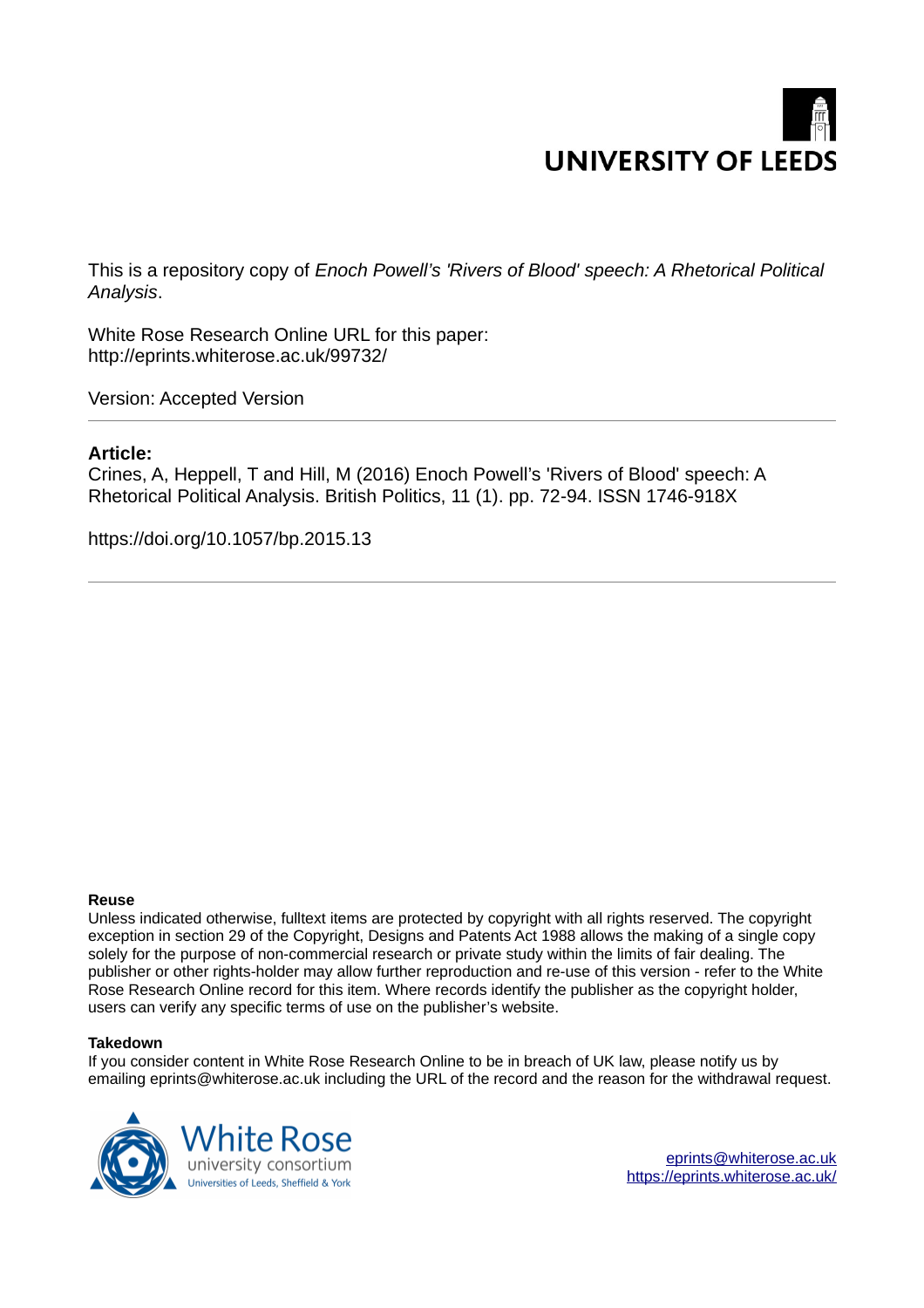## **Enoch Powell's 'Rivers of Blood' Speech: A Rhetorical Political Analysis**

1

#### **Abstract**

This article exploits the developing political science literature on rhetorical political analysis (RPA) and applies it to one of the most controversial speeches of the post-war era in British politics. Alongside an analysis of the roots and impact of Enoch Powell's 'Rivers of Blood' speech the article deconstructs Powell's rhetoric and oratory. In doing so the article moves beyond the traditional modes of analysing the speech, which focus on the reproduction of 'new racisms' and which are prevalent within the sociological and social psychology academic literature. By using RPA the paper considers the speech through the use of the rhetorical techniques of persuasion i. appeals to *ethos* – i.e., the persona of the speaker; ii. *pathos* - i.e. the range of emotions evoked; iii. or *logos* – i.e. the evidence that supports the arguments underpinning the speech. This type of analysis showcases how and why Powell's speech made such an impact when just as inflammatory comments had been uttered by other Conservatives prior to 1968.

#### **Keywords:**

Conservative Party, Enoch Powell, Race, Immigration, Political Rhetoric, Political Oratory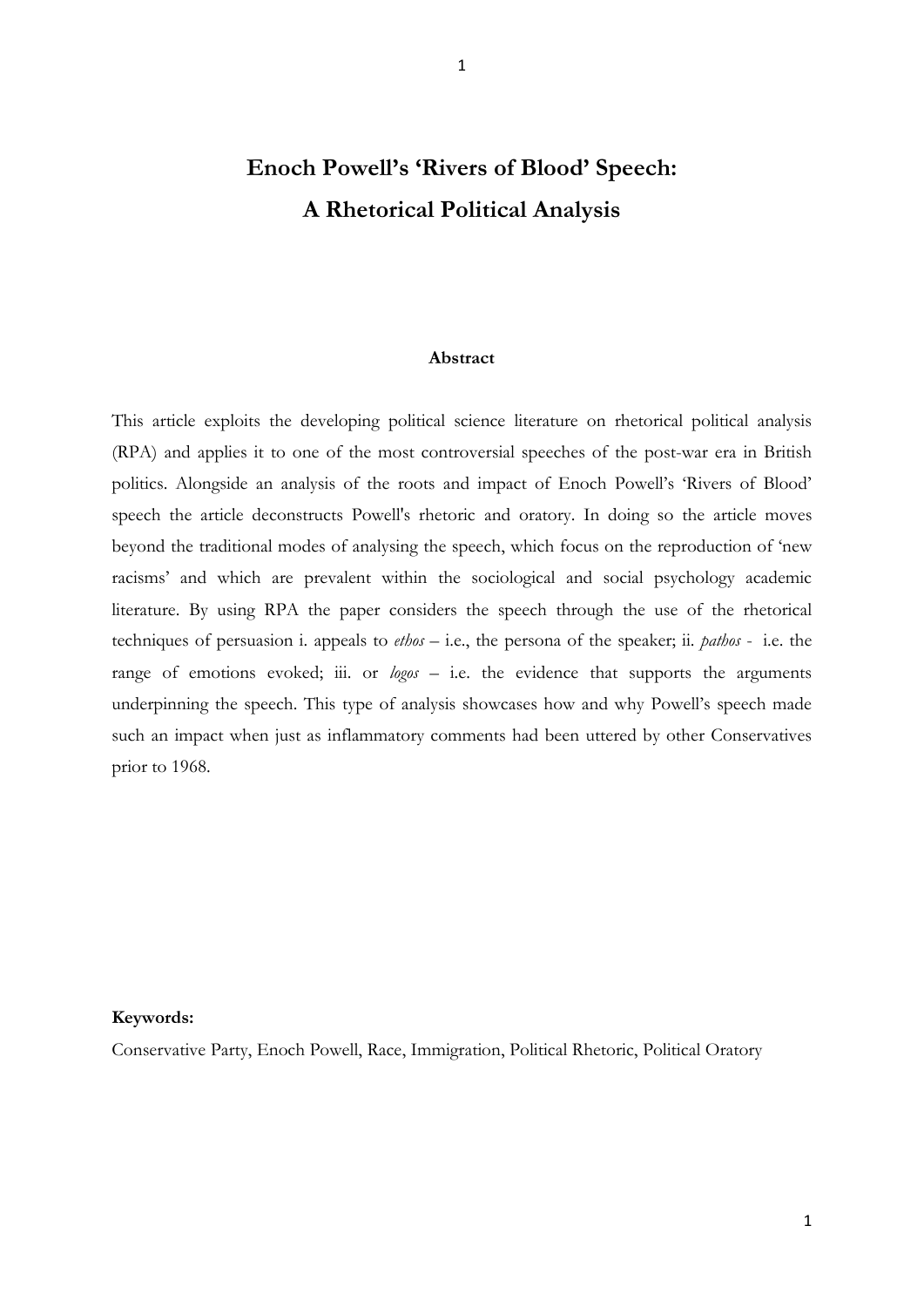#### **Introduction**

Enoch Powell famously commented that all political careers 'end in failure' (Heffer, 1998, p. 961). If success as a politician necessitates the acquisition of ministerial office and longevity in high office, then his career cannot be defined as that successful. His ascent up the ministerial ladders in the 1950s saw him appointed as Financial Secretary to the Treasury in January 1957. However, this put Powell on a collision course with Harold Macmillan who was resistant to controlling public expenditure. Powell would come to view his time in the Treasury and then his joint resignation (with Chancellor Peter Thorneycroft and fellow Treasury minister Nigel Birch) as an indicator that he was an early advocate of monetarism and an intellectual influence upon the political economy of Thatcherism (see Jarvis, 1998; Green, 2000; Cooper, 2011). His return to ministerial office as Minister for Heath (1960-63) would also come to a premature end by resignation. The succession crisis of October 1963 in the aftermath of Macmillan's resignation resulted in Lord Home emerging from the 'magic circle', an outcome that was unacceptable to Powell. Believing that Macmillan 'as a typical trickster' had 'fudged the figures' (Stark, 1996, p. 18) to prevent R. A. Butler from acquiring the leadership he refused to serve under Home. His second resignation brought his ministerial career to an end at 51.

 Once the Conservatives entered opposition Home stood down from the Conservative Party leadership in July 1965 following the establishment of new democratic procedures for leadership selection. Powell stood for the vacant party leadership position, against Edward Heath and Reginald Maudling despite no realistic prospect of winning. He stood for two reasons. First, to establish himself as a politician of stature who could be considered for the leadership in the future (Stark, 1996, p. 89). Second, to advance his Tory neo-liberal beliefs built around attachment to the nation state, institutions and deregulation, denationalisation and the management of inflation by the control of the money supply. However, although Powellism was gaining supporters that did not translate into votes for Powell (he secured 15 votes to Heath on 150 and Maudling on 133) (Heffer, 1998, pp. 384-5). Heath offered him the shadow Defence portfolio, which was the 'safest portfolio' he could find for him (Campbell, 1993, p. 240). Significantly it kept him away from economic matters and home affairs, where his 'trenchant views would have divided the party' (Shepherd, 1996, p. 298).

 His derisory return was a reflection of the limitations of the 'idiosyncratic' Powell (Lindsay and Harrington, 1974, p. 255). He could provide verbal and emotional leadership to the Conservative Right but he could not provide organisational leadership. As a 'solitary prophet', (Hurd, 2003, p. 188) he was voice rather than a leader of a faction (Norton, 1978, p. 253). Thus,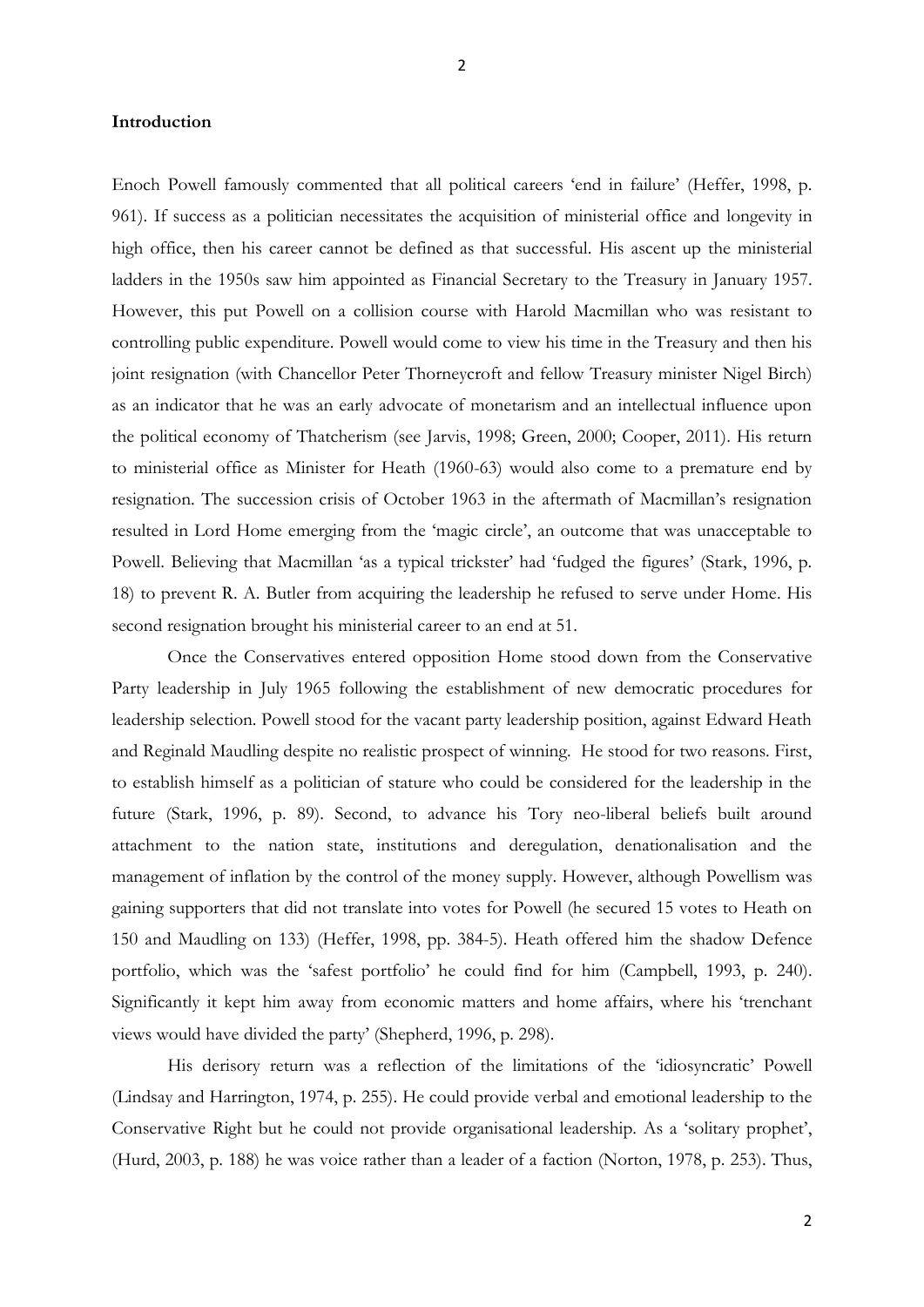whilst Powell would claim there was an overall coherence to his thinking, the notion of Powellism has to be treated with caution given 'listeners were not always sure what line he would take' (Norton, 2015, forthcoming). Succinctly, he was 'capable both of batting all around the political wicket and of moving the stumps in order to set up a wicket of his own' (Cowling, 1970, p. 13).

 However, the political career of Powell [1] is not remembered for his ministerial resignations in 1958 or 1963, nor his failed leadership bid of 1965. Neither is it remembered for his opposition towards entry into the Common Market, his habitual rebellions against the Heath government of 1970 and 1974 (see Norton, 1978, pp. 249-54), or his resignation from the Conservative Party in 1974 and his instruction to vote Labour in the February 1974 General Election (Heffer, 1998, pp. 688-90, 735). Nor is his political resurrection as an Ulster Unionist parliamentarian between October 1974 and May 1987 the defining moment of his political career (see Corthorn, 2012). All of the above have been overshadowed by one speech delivered in Birmingham in April 1968 – the so called 'Rivers of Blood' speech – about the dangers of the continuing flow of immigrants from the former colonies of the West Indies, India, Pakistan and Africa. His infamous peroration predicted violence: 'As I look ahead, I am filled with foreboding....Like the Roman I seem to see "the River Tiber" foaming with much blood' (Powell, 1968a). It is clear that Powell wanted the speech to make an impact. He had informed his constituency chair, Clement Jones, that: 'I'm going to make a speech and it's going to go up "fizz" like a rocket; but whereas all rockets fall to earth, this one is going to stay up' (Heffer, 1998, p. 448). He also issued the text of speech through the West Midlands CPC and through Central Office. Once distributed this ensured the speech would be recorded to maximise television coverage and media exposure (Heffer, 1998, p. 448).

This paper re-examines the 'Rivers of Blood' speech. In doing so the discussion is broken into three clear sections. The first section examines the 'roots' of the speech by considering how Conservative thinking on immigration evolved prior to 1968. It does so to identify the movement from a quasi-open door policy to a debate on controls and how restrictive those controls should be. This analysis will also showcase how 'sporadic' (Brooke, 2007, p. 676) Powell's engagement with immigration was in terms of public comment (whilst noting his private reservations). It will highlight how the parliamentary and campaigning rhetoric and slogans of other Conservatives, such as Cyril Osborne and Peter Griffiths, was far more overtly racist and inflammatory than what Powell offered in 'Rivers of Blood'. This evaluation acts as a prelude to, and justification for the second section of the paper, which provides a detailed rhetorical political analysis (RPA) of the 'Rivers of Blood' speech. This section of the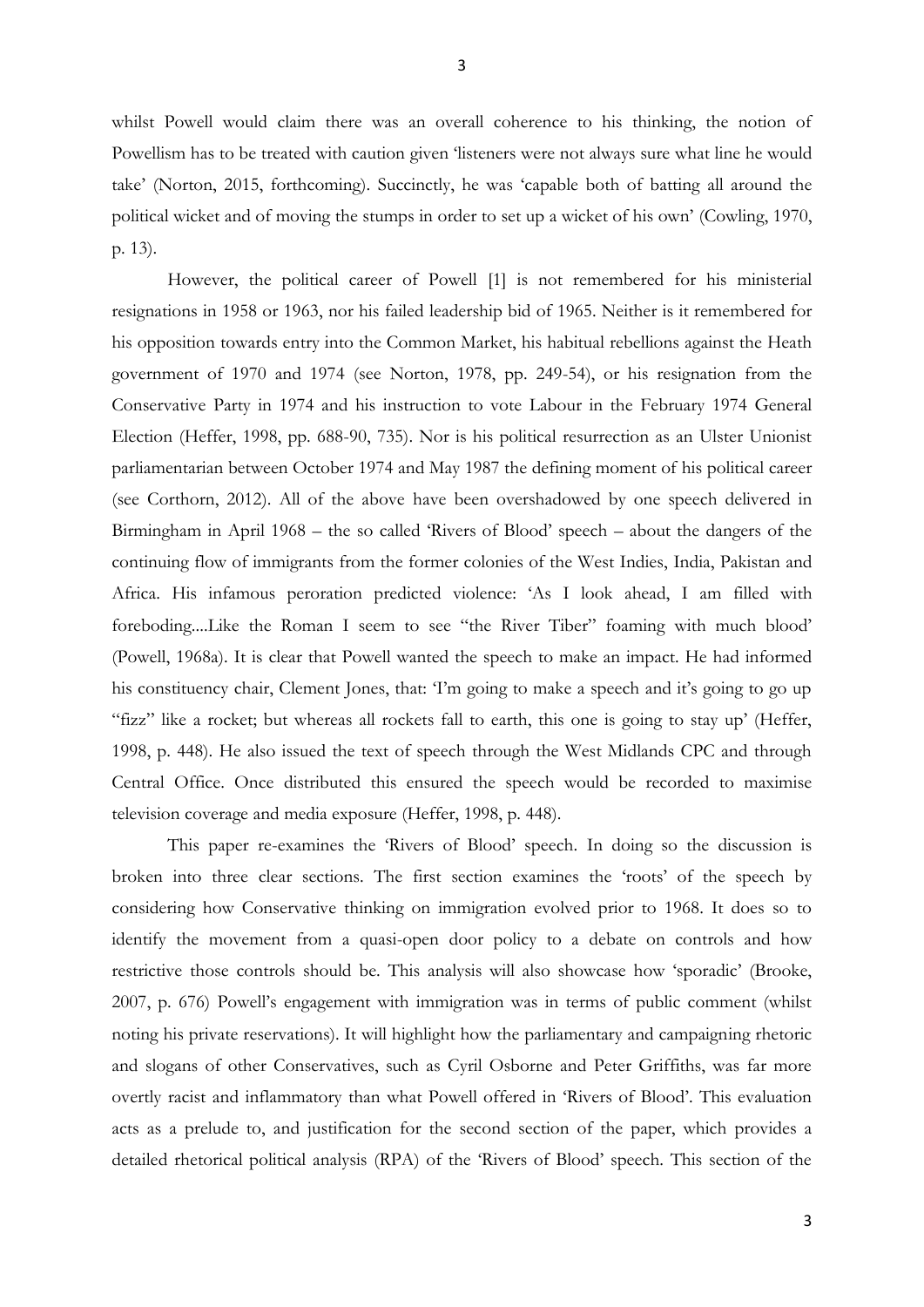paper considers Powell's speech in the context of the classic rhetorical techniques of persuasion; be that appeals to *ethos* – i.e., the persona of the speaker; *pathos*, i.e. the range of emotions evoked or exploited; or logos – i.e., the evidence that supports the architecture and structure of speech (for detailed explanations of *ethos*, *pathos* and *logos* and the wider debates about rhetorical political analysis, see Lanham, 1991 and Leith, 2012). It does so in order to garner a new perspective on how Powell constructed, arranged, and delivered the speech. The final section of the paper reassesses the short and long term impact of the speech upon the Conservative Party leadership of Heath.

Through this structure the paper makes a distinctive contribution to the academic literature on Powell and Powellism and the debate on race and immigration with regard to the Conservative Party. It exploits an emerging sub-discipline within British political science – RPA – and applies to a speech which tends to be analysed within the context of the discursive reproduction of new racism. These existing interpretations tend to be policy driven, i.e. its impact on attitudes towards race and immigration, or they are located within sociological or social psychological perspectives with an emphasis on discourse analysis (see Gilroy, 1987; Layton-Henry, 1992; Wetherell and Potter, 1992; Solomos and Black, 1995, Schwarz 1996; Miles, 1997; van Dijk, 2000; Capdevila and Callaghan, 2008). However, such accounts do fully explore the speech within the context of either Conservative politics, or the centrality of Powell as the communicator, i.e. how and why Powell and April 1968 still resonates nearly fifty years later, and not other Conservatives. After all, other Conservatives held similar views, and unlike Powell, were keen to express them prior to 'Rivers of Blood'.

#### **'Rivers of Blood': Identifying the Roots of the Speech**

Between the passing of the 1948 British Nationality Act and the 1961 Commonwealth Immigration Act (see Dean, 1993), Britain would witness a considerable growth of their Asian and Black communities. Until the 1961 Act Commonwealth citizens could claim unrestricted entry and rights to stay in the United Kingdom as holders of British passports, as the 1948 Act meant that those born in the British Empire had nationality rights in Britain. By the onset of the 1960s the Asian and Black population formed only 0.25 percent of the overall population, and the growth in immigration from Europe and Ireland was even greater (Spencer, 1997, p. 4; Solomos, 1989, p. 42).

However, evidence of underlying hostility towards 'coloured' immigration was emerging, both amongst the electorate and within the Conservative Party (Dean, 1992). By the end of the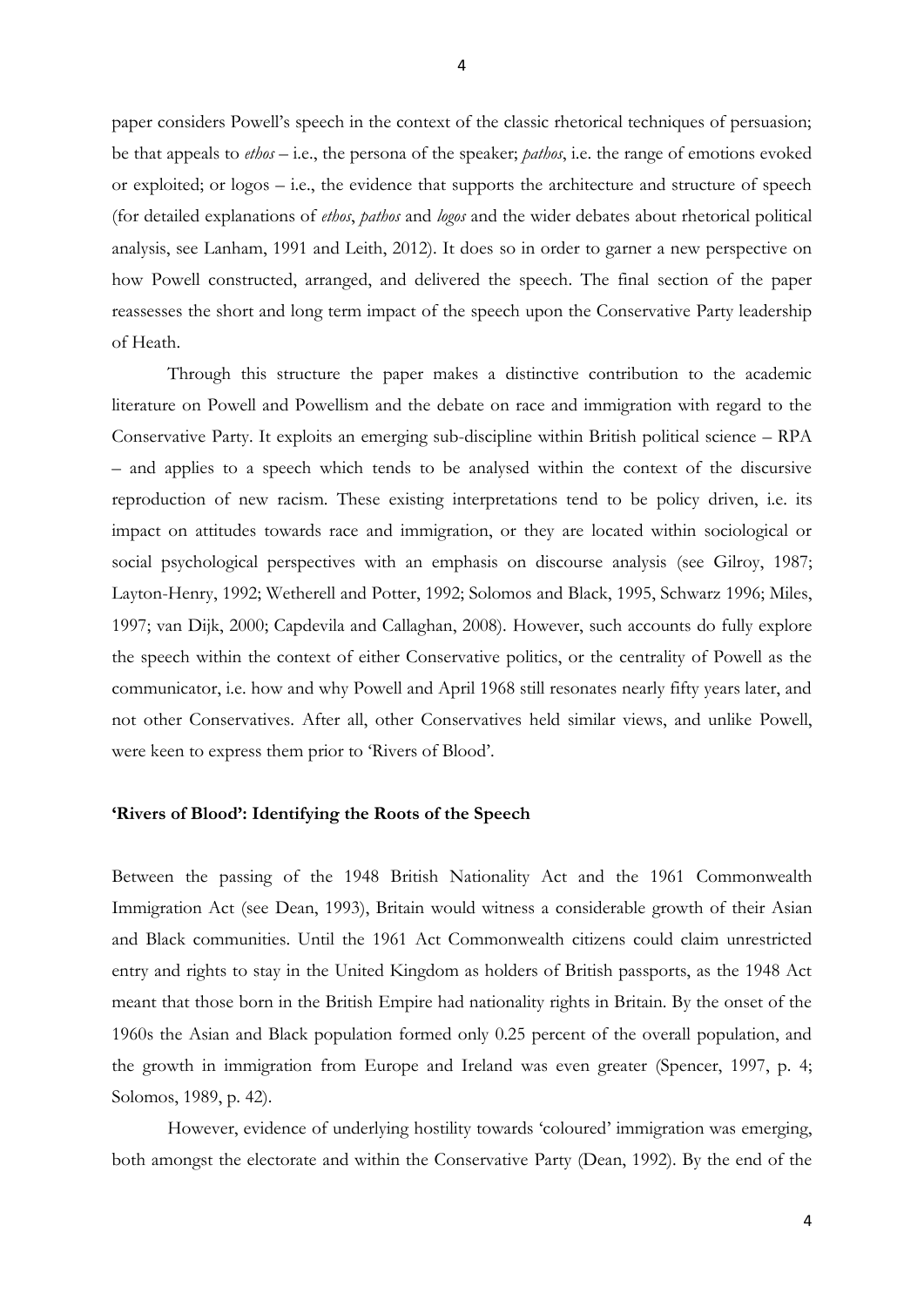1950s public opinion was shifting towards stricter immigration controls, and amongst parts of the electorate there was an association between coloured immigration and social disorder: Waters (1997) notes that whereas 27 percent of the electorate favoured unlimited entry for new Commonwealth workers in 1956, this figure had declined to 10 percent by 1964 and only 1 percent by 1968 (Waters, 1997, p. 234). The Cabinet discussed the need for greater awareness of the 'increasing volume of immigration and of the social and economic problems to which it is likely to give rise' (PRO CAB 128/29, CM. 14 (55), 4, 14 June 1955) and the how 'control over coloured immigration will eventually become inescapable' (PRO CAB 129/81 CP 125, 22 June 1956). The Cabinet also noted immigration within the context of the 'acute' housing shortage in both London and the Midlands (PRO CAB 129/77, CP 55 22 August 1955). The strongest language from within Cabinet came from the Lord Swinton, who as early as 1954 was supportive of restrictive legislation. He feared that 'coloured immigration' was a 'threat to the fabric of British society' (PRO CAB 124/91, 14 March 1954) and argued that 'if we legislate on immigration, though we can draft it in non-discriminatory terms, we cannot conceal the obvious fact that the object is to keep out coloured people' (PRO CAB 124/91 14 March 1954). However, in the 1950s the view of the Cabinet was that whilst immigration was a cause for concern, attitudes had not hardened to a point that necessitated restrictive measures (Miles, 1990, p. 284).

 During the 1950s and early 1960s Powell was not at the vanguard of the political drive towards immigration controls. The most strident opposition to immigration was from Cyril Osborne, Norman Pannell, and Harold Gurden (Layton-Henry, 1984, pp. 30-43). For example, Osborne noted that coloured immigrants were a 'problem' because 'they have altogether different standards of civilisation' and 'this is a white man's country and I wish it to remain so' (Speech to the House of Commons, 17 January 1961, Parliamentary Debates, Commons, Vol. 634, 1960-61, col. 1933). Their language was reflective of the concerns across many Conservative local associations; concerns which escalated dramatically after the riots in Nottingham and Notting Hill in 1958 (Messina, 1989, p. 24). The rioting represented a 'turning point' (Dean, 1993, p. 64) that would culminate in the drawing up of the Commonwealth Immigration Bill which was passed in 1961 and brought controls for the first time through a system of employment vouchers. Macmillan would justify the legislative intervention by arguing that the 'influx can hardly continue uncontrolled' (Spencer, 1997, p 21). However, the expectation that some form of control was imminent, which existed for three years, appeared to stimulate an increase in numbers: 21,500 from the Commonwealth in 1959 to 58,300 in 1960, and 125,400 in 1961 (Hampshire, 2005, p. 25). Furthermore, as the Act allowed for dependents to enter, a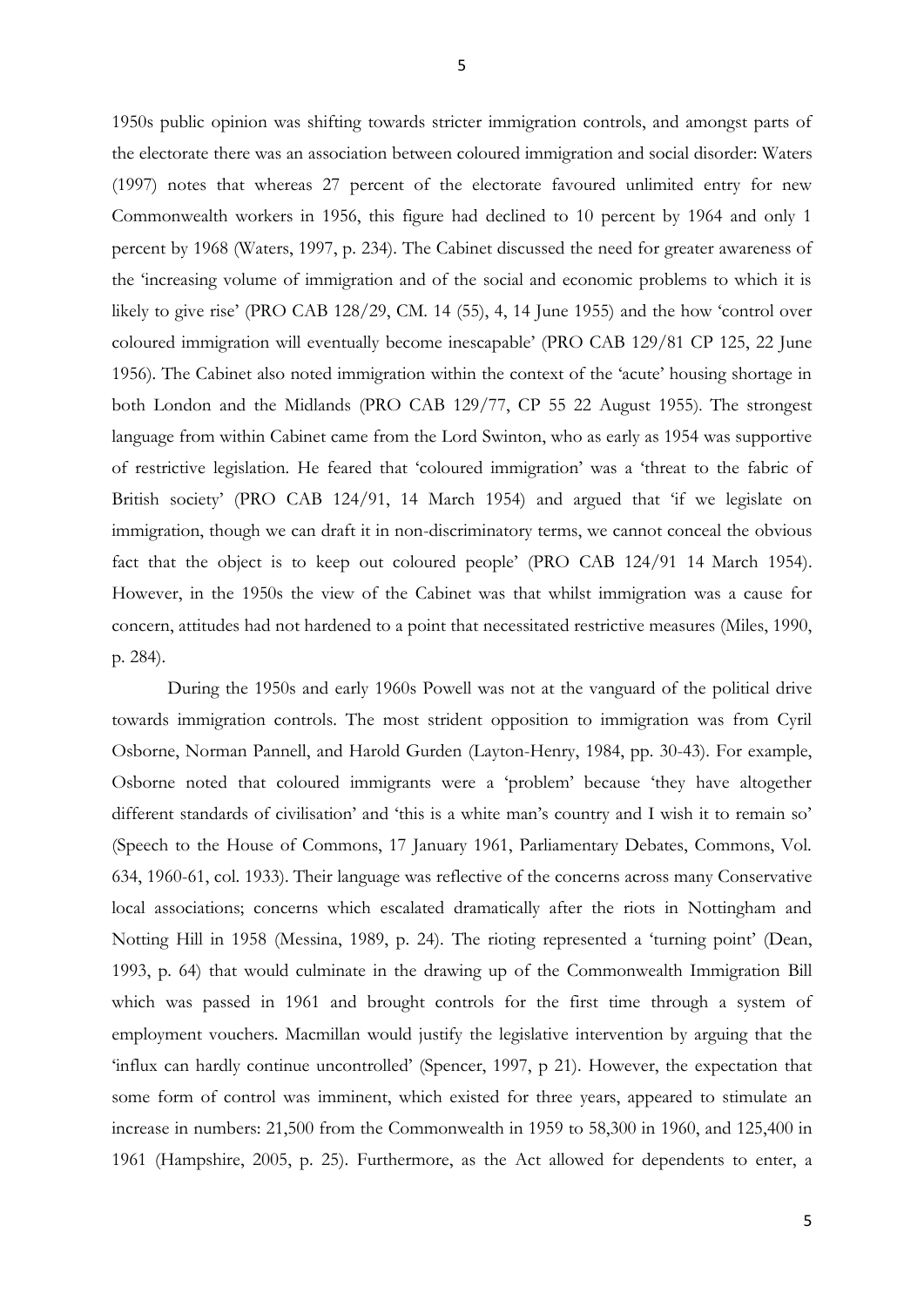considerable increase in dependents was forthcoming post 1962 (Spencer, 1997, p. 133). By this time, Powell was Minister for Health, and his involvement in the recruitment of overseas doctors and nurses later led to accusations of hypocrisy (Shepherd, 1996, p. 222).

Although Powell stood by the 1962 Act at the 1964 General Election (but regretted that it was not introduced sooner) his election address indicated his growing concern about the issue. Here he stated that 'to avoid the evils of the "colour question"… strict control must continue'. His comments generated minimal attention for two reasons. First, this was consistent with party policy; and second, Powell had stated 'in my view [it] is essential for the sake not only for our own people, but of the immigrants themselves' (POL 3/2/2/23, Powell constituency leaflet in the General Election of October 1964, Powell Archives, Churchill College, Cambridge). It is also significant to note that Powell played no direct role in the controversial campaign in the Smethwick constituency, where the Conservative candidate (Peter Griffiths) utilised overtly antiimmigrant rhetoric in his campaign against the Labour Shadow Foreign Secretary, Patrick Gordon-Walker. The anti-immigration campaign culminated in the use of an election slogan of 'if you want a nigger neighbour, vote Liberal or Labour' (Hampshire, 2005, p. 33). Home attempted to distance the Conservatives leadership from it in the hope of avoiding it becoming a defining theme of the election campaign (PRO PREM 114891, Alec Douglas-Home to Patrick Gordon Walker, [Labour Shadow Foreign Secretary and Labour candidate for Smethwick], 27 September 1964). Despite these efforts Heath admitted that Griffiths had been a 'severe embarrassment' (Heath, 1998, p. 455). However, the success of the Griffiths campaign was interpreted as a 'vindication' of Osborne's argument (Osborne, 1964).

 Within the newly configured shadow Cabinet, Boyle and Macleod emerged as leading opponents of adopting a tougher line (CPA, LCC  $(65)$ ,  $13<sup>th</sup>$  and  $14<sup>th</sup>$  meeting, 1 and 2 February 1965). They argued that 'the coloured labour force was a real asset, and also prevented wage spirals'. They were also concerned a tougher line might cause offence to their fellow liberal minded Conservative parliamentarians, but of greater significance was the risk of offending 'the middle vote' of the electorate, as well as 'blowing any chance of picking up support from ethnic minorities'. As a consequence, the consensus view was that they should aim keep immigration out of party politics and sustain a bipartisan consensus. Significantly it was concluded that all members of the Shadow Cabinet should 'make balanced and reasonable statements on the subject' (CPA LCC  $(65)$  29<sup>th</sup> meeting, 9 March 1965).

Internally Powell advocated that the voluntary repatriation of immigrants should be supported by government, and argued that the same rules should apply to Commonwealth citizens – i.e. they should be treated on an alien basis (see Powell speech in Wolverhampton, 21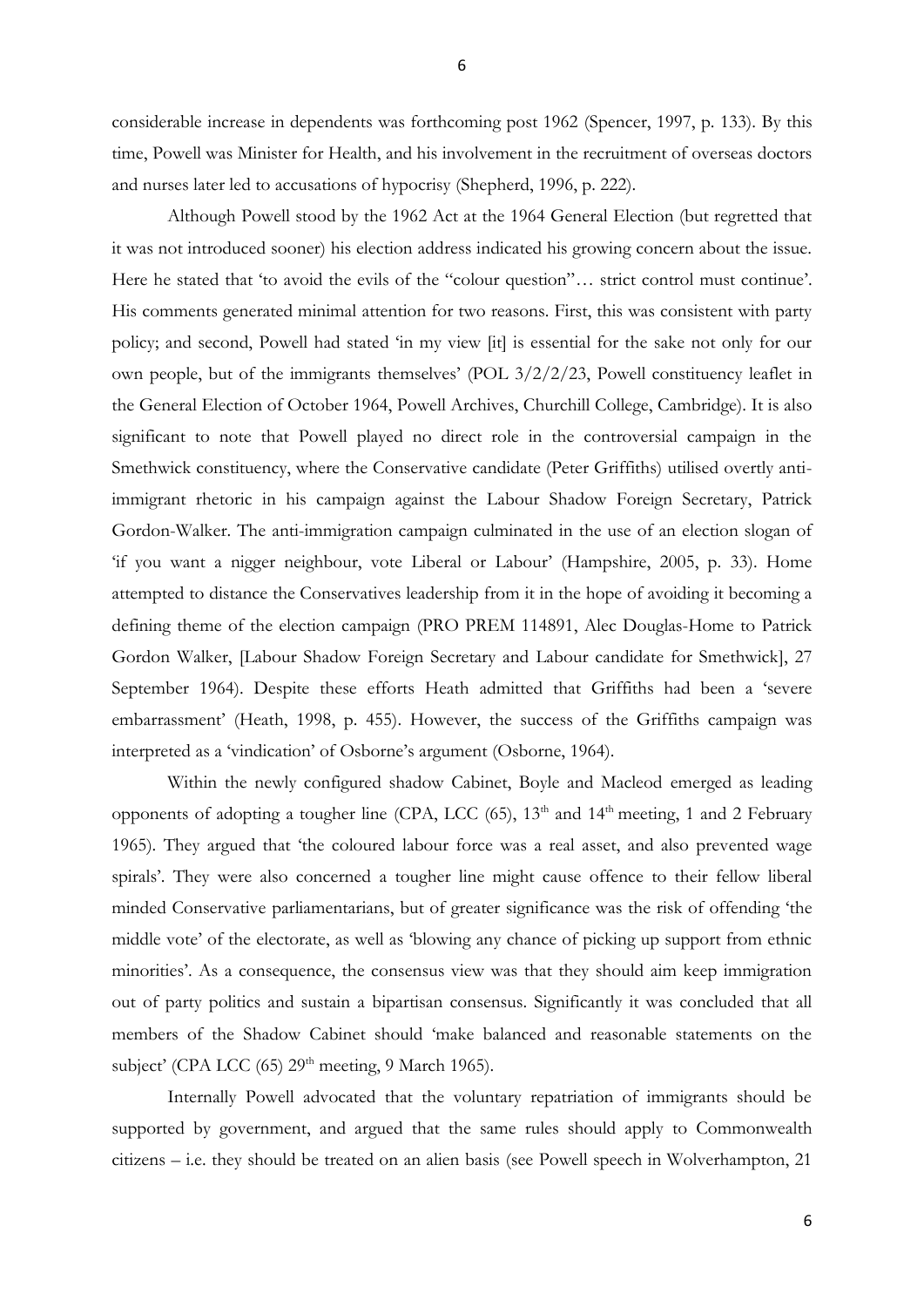May 1965, Powell Archives, Churchill College, Cambridge (POL 4/1/1) and Powell speech at Birmingham, 20 November 1965, Powell Archives, Churchill College, Cambridge (POL 4/1/2), and also CPA CRD 3/16/1 Immigration Policy Group Meeting, 30 April 1965). This argument tied into Powell's believe that the Commonwealth was a 'sham' and represented as 'a meaningless confederation in which countries exhibited no allegiance to each other and over which Britain lacked any actual authority'(Whipple, 2009, p. 721). However, the real problem was that Conservative thinking on immigration in the period between 1965 and 1968 was open to interpretation. Powell took a view that a statement made by then party leader, Home, spelt out the need for enforced repatriation for illegal immigrants and assisting voluntary repatriation, both of which ran parallel to the overall objective of reducing the average level of immigration (Letter from Alec Douglas-Home to Enoch Powell, 28 January 1965, Powell Archives, Churchill College, Cambridge, POL 1/1/14). The position that Powell was adhering to was broadly reaffirmed by Heath, who (in September 1967) talked about 'tight control on entry' and 'voluntary repatriation', but alongside an emphasis on 'equal treatment for all' and 'more support for local authorities facing pressures arising from immigration' (Conservative Central Office News Service Press Release, 29 September 1967, Bodleian Library, Oxford, CPA, PPB 16). However, that difference in emphasis and tone rather than policy detail was critical. That Heath and the rest of the shadow Cabinet seemed sceptical about the emphasis and tone that Powell adopted was one of a series of triggers that would intensify his concerns about immigration. By 1967 Powell was warning the shadow Cabinet about such concerns, notably within his own Wolverhampton constituency, and his fear that there may be a 'wave of emotion' on the issue (CPA LCC minutes 24 April 1967).

Indeed, Powell was influenced by developments within his own constituency because of the growth of immigrant children within schools (Reeves, 1989, pp. 61-79). However, it was the debate 'about the rights of Sikh bus drivers' [2] that prompted him to make 'his first public accusations of communalism' (Brooke, 2007, p. 680). Furthermore, his increasingly doom laden mentality and his sense of foreboding was influenced by the racially motivated violence in the United States (Roth, 1970, p. 341). This served to reinforce his belief that the 'integration of races of totally disparate origins and culture is one of the great myths of our time' (Shepherd, 1996, p. 338). The rapid influx of Kenyan Asians confirmed his view of the inadequacy of the 1962 Immigration Act (Schofield, 2015), and the decision of the Labour government to advocate further anti-discriminatory legislation by extending their 1965 Race Relations Act (see Dean, 2000), added fuel to Powell's concerns. However, Powell was also concerned about the changing nature of Britain's international role. The emergence of the Cold War between the United States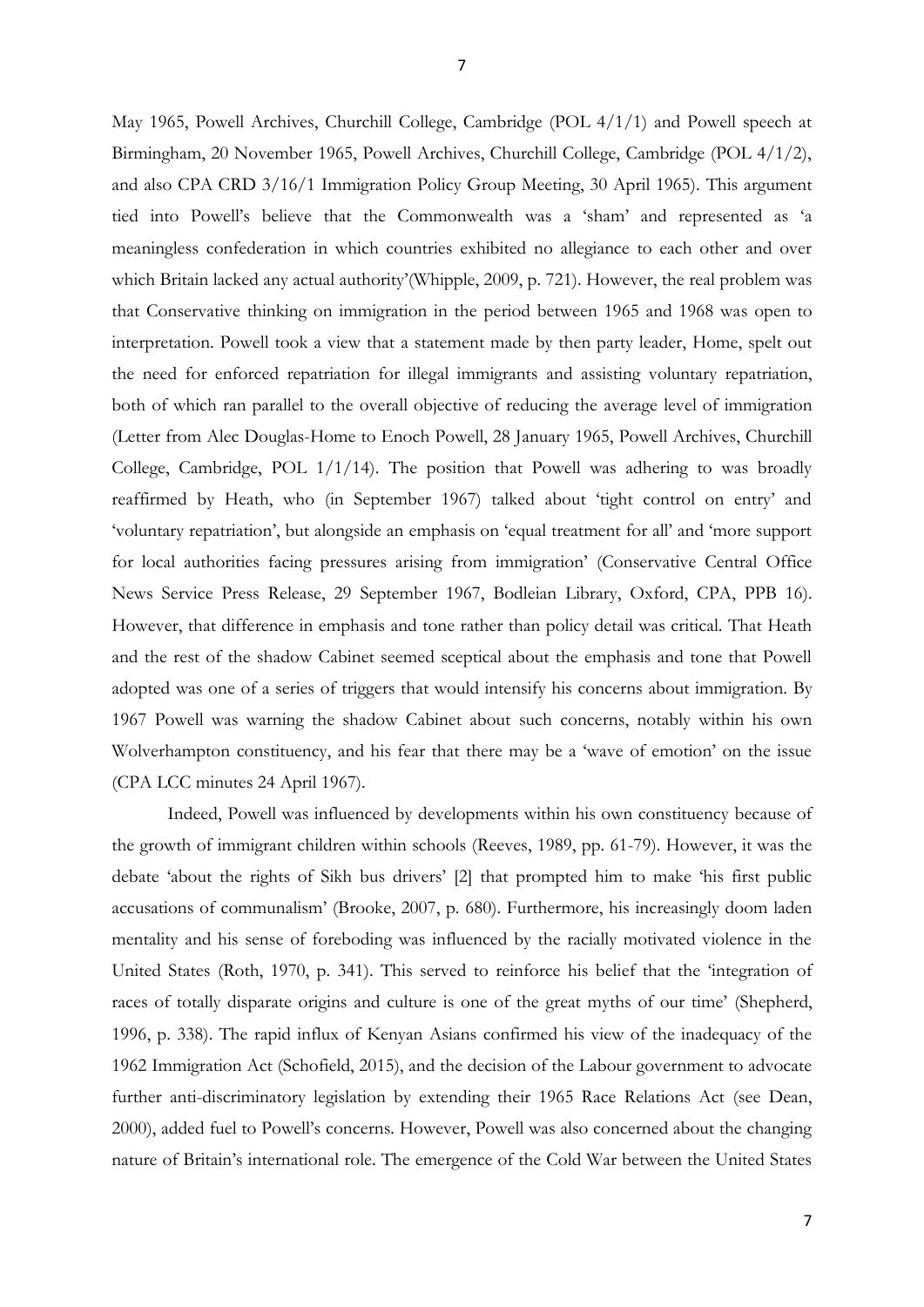and the Soviet Union, the increasing importance of the United Nations, and the moves towards a more integrated Europe represented a significant sea-change from the days of British imperialism. Indeed, as Brooke (2007) notes "it was his rejection of empire and its colonial subjects that racialized his vigorous nationalism" (Brooke, 2007, p. 670). Powell was moving towards defending a somewhat romanticised view of national identity predicated upon British imperial exceptionalism. Powell argued that "the virtues which [Britain] has lost and which need to be restored to must have been present in an earlier age" (Powell, 1964: 260). Powell's sense of identity revolved around their restoration, regardless of their essentially romantic nature. Furthermore Brooke (2007) argues he saw a future for the Empire: "his ideas on the nature of nations and democracy had been established whilst imagining the future of the empire, not its end" (Brooke, 2007, p. 675). Moreover as Paul (1997) noted Powell articulated a newer, more primordial form of British identity that was insular, and was predicated upon racial othering (Paul, 1997, p. 178-9). Thus 'Rivers of Blood' would constitute an attempt to articulate a defence of a particular kind of Britishness at a time of increasing racial tensions within the context of imperial decline. Indeed, "For Powell, reconciling himself to the end of empire involved a return to Englishness as the essential core of Britishness" (Whipple, 2009, p. 722; see also Wootten, 2000).

However, whilst these are valid drivers as to why Powell delivered his contentious speech, they also need to recognise that Powell was an ambitious and anxious politician, who was frustrated with Heath's managerial approach to politics and consequently he felt little sense of loyalty to him (Heffer, 1998, p. 386-448). A few months before delivering his 'Rivers of Blood' speech his position was revealed by the following comment: 'I deliberately include at least one startling assertion in every speech in order to attract enough attention to give me a power base within the Conservative party', so that 'Ted Heath can never sack me from the shadow Cabinet' (Shepherd, 1996, p. 343). However, his propensity to go off message across a wide range of issues beyond his portfolio irritated his shadow Cabinet colleagues (Heath, 1998, p. 291). Indeed, Powell was central to shadow Cabinet infighting over incomes policy (see CPA LCC (65) 42<sup>nd</sup> meeting, 13 April 1965; and again CPA (68) 22<sup>nd</sup> meeting and 24<sup>th</sup> meeting, 7 and 13 March); over capital gains tax (see CPA LCC  $(65)$  34<sup>th</sup> meeting, 23 March 1965), and the extent to which shadow Cabinet members should have freedom or sign up to greater coordination in the presentation of policy (CPA LCC  $(64)$  7<sup>th</sup> meeting, 2 December 1964).

As a consequence, even sympathisers such as Cosgrave admit that in 'no ordinary sense of the word, could Powell be called a good colleague' (Cosgrave, 1989, p. 228). By early 1968 Macleod was so frustrated by Powell that he wrote to Heath to say: 'I am afraid I am getting very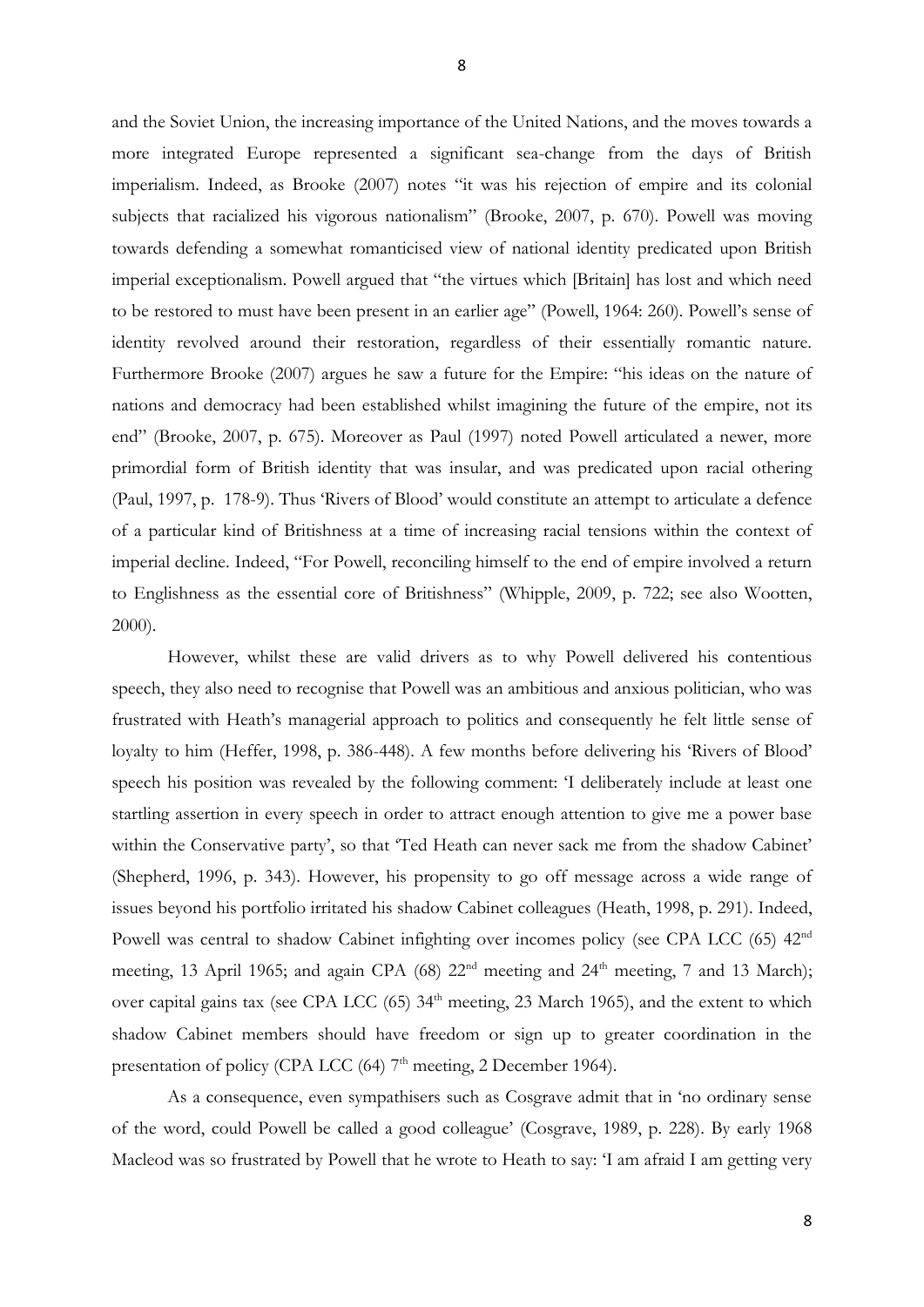fed up with Enoch...this is about the fourth time he had pre-empted a shadow Cabinet decision and taken a line which is going to be extremely embarrassing' (Heath Papers 1/1/15, Macleod to Heath, 12 February 1968). This was a reaction to a speech that Powell delivered in Walsall at a Conservative dinner (9 February 1968), in which Powell questioned the credibility of both the government and the opposition in terms of controlling immigration. Powell noted that: 'if we continue to admit by voucher about 8,000 adult male immigrants a year with an unrestricted right of entry for dependents, the present inflow, which represents an additional million taken in every twenty years, or another two millions by the turn of the century, will be easily maintained.' (Powell, 1968b).

The immediate concern for Heath was how to respond to Labour's Race Relations legislation. After all, as Whitelaw admitted: 'the Tory party is so emotional now about anything to do with race' (Swinton Papers, 7/17, Whitelaw to Earl Swinton 15 April 1968, Churchill College Archives, Cambridge). The shadow Cabinet adopted the following position based on 'limitation of immigration into Britain; equal treatment for everyone in the country once they were here; and financial help for those who wished to return to their countries of origin' (CPA LCC minutes (68)  $23<sup>rd</sup>$  meeting, 10 April 1968). In accordance with this position they then decided to accept the *principle* of the legislation but sought to *oppose* on the grounds that it could not be effectively implemented. (CPA LLC minutes (68), 23<sup>rd</sup> meeting, 10 April 1968). This position irritated Edward Boyle who argued that they should back the legislation, because to do otherwise would allow Labour to portray them as a racist party (Ziegler, 2010, p. 206). Whitelaw was 'pleased' that Powell had 'committed himself to the compromise' reached (Whitelaw, 1991, p. 81), even if during the meeting he sat with a 'face like a sphinx, remaining silent throughout' (Hailsham, 1990, p. 370). The Walsall speech indicated that Powell may not be able to continue to adhere to the principle of collective responsibility in public.

#### **'Rivers of Blood': Analysing the Rhetoric and Oratory**

A recent article by Richard Toye identified how political historians have neglected 'explicitly conceived rhetorical analysis' as a method of examining and interpreting post war British politics (see Toye, 2011, p. 177). Toye has done much to address this shortfall himself (Toye, 2013a, 2013b). He argues that rhetorically based evaluations of political elite behaviour tended to be 'rather narrowly focused work from within the discipline of linguistics', such as the work of Charteris-Black (2005) (see also Beard, 1999; Chilton, 2004 and Olmstead, 2006). However, such an interpretation overlooks the growing body of academic literature on political speeches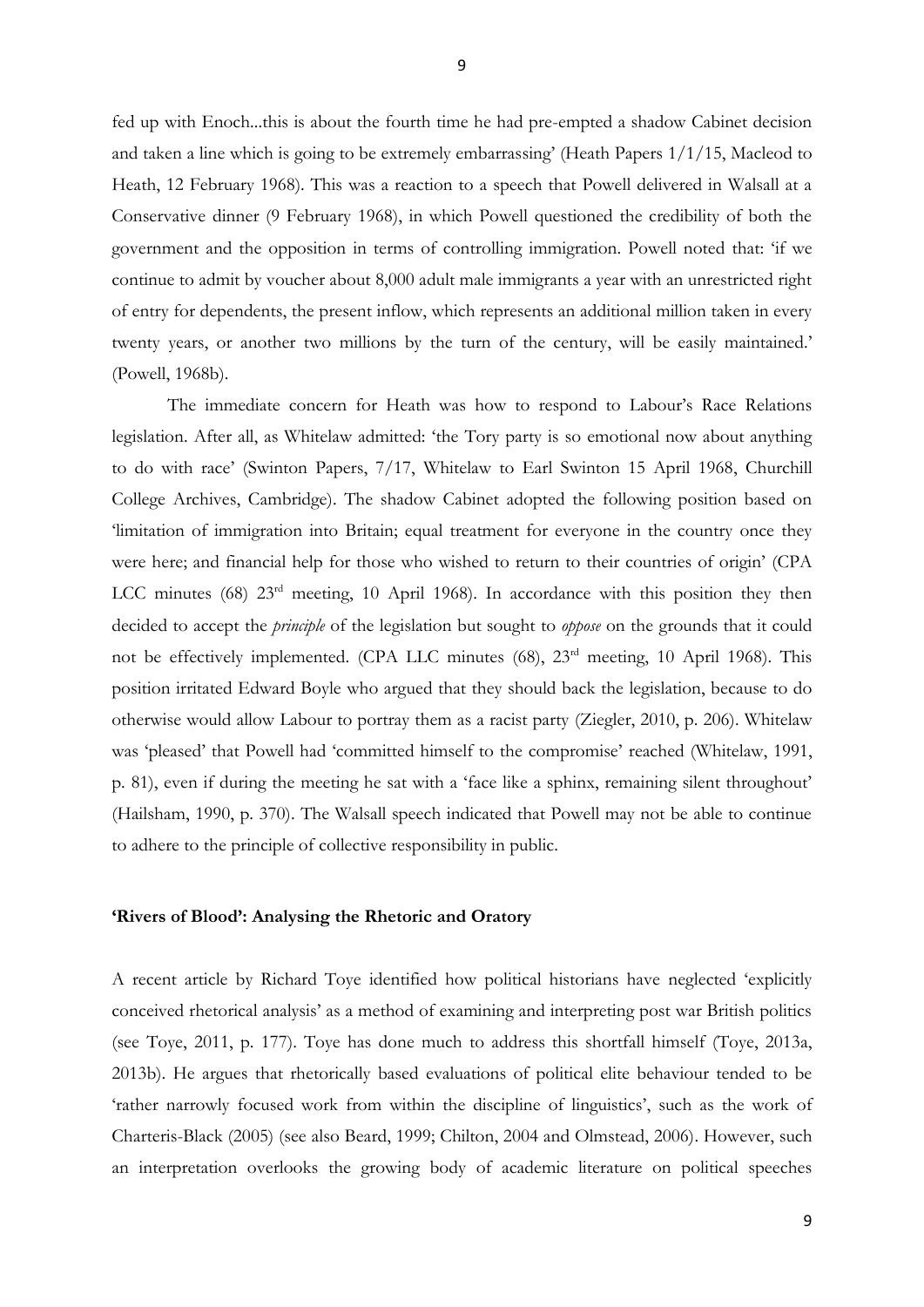(Lawrence, 2008; 2009) and the significance of political oratory to the construction of political personas and reputations (Gaffney, 1991; Gaffney and Lahel, 2013). There is also a significant growth within the political science literature about rhetorical political analysis, which concentrates on examining the arguments made in political speeches and the methods for justifying the positions that political elites advance (Finlayson, 2004, 2007; Finlayson and Martin, 2008; see also Crines and Hayton, 2014; Hayton and Crines, 2015.

Rhetorical analyses enable political historians to re-examine speeches to ascertain how they were constructed and delivered. How significant was the *ethos* of the speaker – i.e. to what extent did the argument made gain traction due to the credibility and authority of the speaker, as derived from their political reputation or persona? How significant was *pathos* to the arguments made – i.e. to what extent was the argument crafted around drawing an emotional connection and response between the speaker and the intended audience? How much was the argument informed by the use of factual evidence and reason – i.e. appeal based on *logos*. These appeals to reason, the ability of the orator to validate their case, (via the use of quantifiable data) can be buttressed by their credibility as an elite, and/or the emotional reaction that they may be able to generate (Crines, 2013, p. 210). Furthermore, is the oratorical style *deliberative* (i.e. considered); is it *judicial* (i.e. forensic) or is it an *epideictic* approach (i.e. one based on drama and performance) (Olmstead, 2006, p. 16). These approaches are interdependent. For example 'the passions of the audience can become energised by an orator's style of delivery, to mould them into finding their argument passionately convincing' (Crines, 2013, p. 210).

How should the 'Rivers of Blood' speech be assessed against these rhetorical classifications? Most accounts of Powell make reference to the distinctiveness of his political persona. Campbell made reference to the 'hypnotic oddity of his personality' (Campbell, 1993, p. 244), which meant that to neutrals he could 'fascinate'; to supporters he could 'excite' and to opponents he could 'horrify' (Lindsay and Harrington, 1974, p. 258). This sense of 'magnetism' meant that he could not be ignored (Cosgrave, 1989, p. 299). As Maclean noted, he could carry an audience due to his personality:

The name; his unmistakable accent, which seemed to move from the Birmingham of his birth to the Black Country of his constituency; and his equally distinctive piercing blue eyes, formal clothes and black hat, made an unforgettable combination. The inimitable accent added further force to his doom-laden speeches (McLean, 2001, p. 128).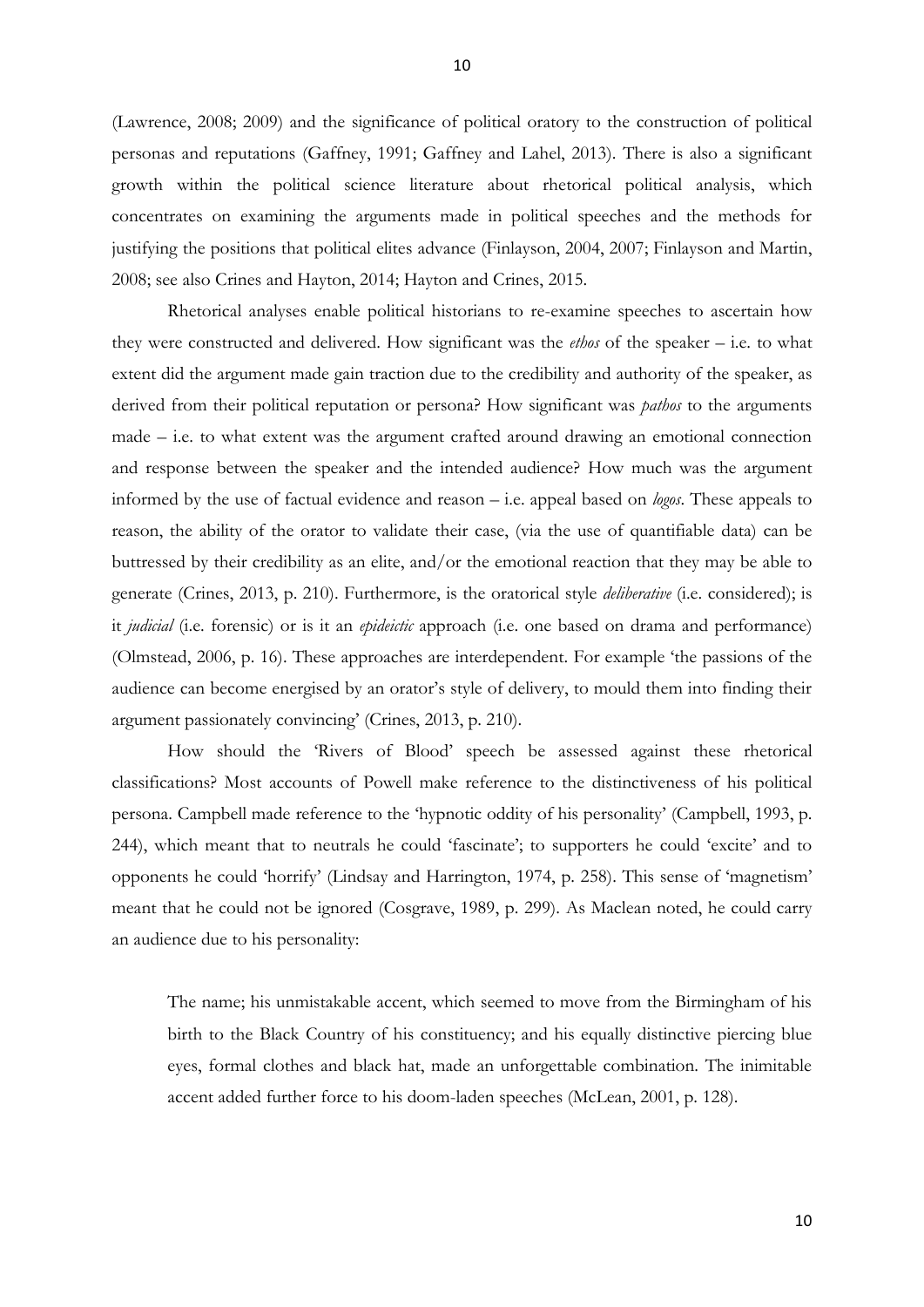His *ethos* was extensive because he was an 'an intellectual par excellence' (Fry, 1998, p. 139). It was also recognised that he was an 'effective and frequently brilliant Commons debater' (Lindsay and Harrington, 1974, p. 254) and a 'gifted parliamentary orator' (Norton, 1978, p. 252). However, although his intellectualism gave his arguments credibility to political journalists, the intensity of his views made for an inflexibility of mind in the eyes of fellow Tories (Boyd-Carpenter, 1980, p. 140). Nonetheless, Powell did offer credibility and he sought to affirm that credibility in his opening line - 'the supreme function of statesmanship is to provide against preventable evils' (Powell, 1968a) – thus making his claim as a statesman to validate his *ethos.*

Thus he hoped that his intellectual reputation would add weight to the *logos* of the arguments he advanced. As a speech, 'Rivers of Blood' used a variety of rhetorical devices to help Powell connect with his audience using *pathos*. Flowing from his emotive style was *logos*  which enhanced the *ethos* of his argument. Indeed, as Hugo Young noted in 1967, the 'audiences are mesmerised by the crisp beauty of his logic' and that he was a 'mythical figure who got away with peddling nonsense because it was delivered with the unfamiliar tongue of the scholar and the logician, so people thought it must be true' (Young, 1967). In this context it is important to note that 'Rivers of Blood' was different to the traditional Powell speech. He usually relied on *logos* – as Heffer notes he mostly made 'vigorously theoretical speeches', which 'however much he illustrated them using examples of socialist folly, often defeated his audiences' (Heffer, 1998, p. 450). Thus it could be argued that Powell normally embraced a rationalist rather than an empirical approach to problem solving, which meant that '*pathos* was not his natural style' (Norton, 2015, forthcoming).

Whereas such an approach meant he often failed to connect with his audience (i.e. he failed in terms of *pathos*), 'Rivers of Blood' was different because he sought to 'exploit the anguish' of his constituents as 'evidence' and 'rhetorical witnesses', giving the speech 'a drama and momentum lacking from some of his other more academic exercises...He said what he said in terms that would be universally comprehensible' (Heffer, 1998, p. 450). 'Rivers of Blood' was an alternative type of speech, with it offering 'suggestive invocation', rather than his traditional 'rigorous analysis' (Norton, 2015, forthcoming).

The reasoning underpinning his argument – his *logos* – was that first, assimilation and integration were not possible [3]; second, that this lack of assimilation and integration will lead to violence; third, that the real victims of attempts to assimilate and integrate are actually the indigenous ethnic group; fourth, that they were never consulted with regard to immigration; and finally, that the answer to these problems must be a reduction in immigrant numbers (Bourne, 2008, pp. 85-6). Powell is at pains to inform his audience that the necessity of stemming further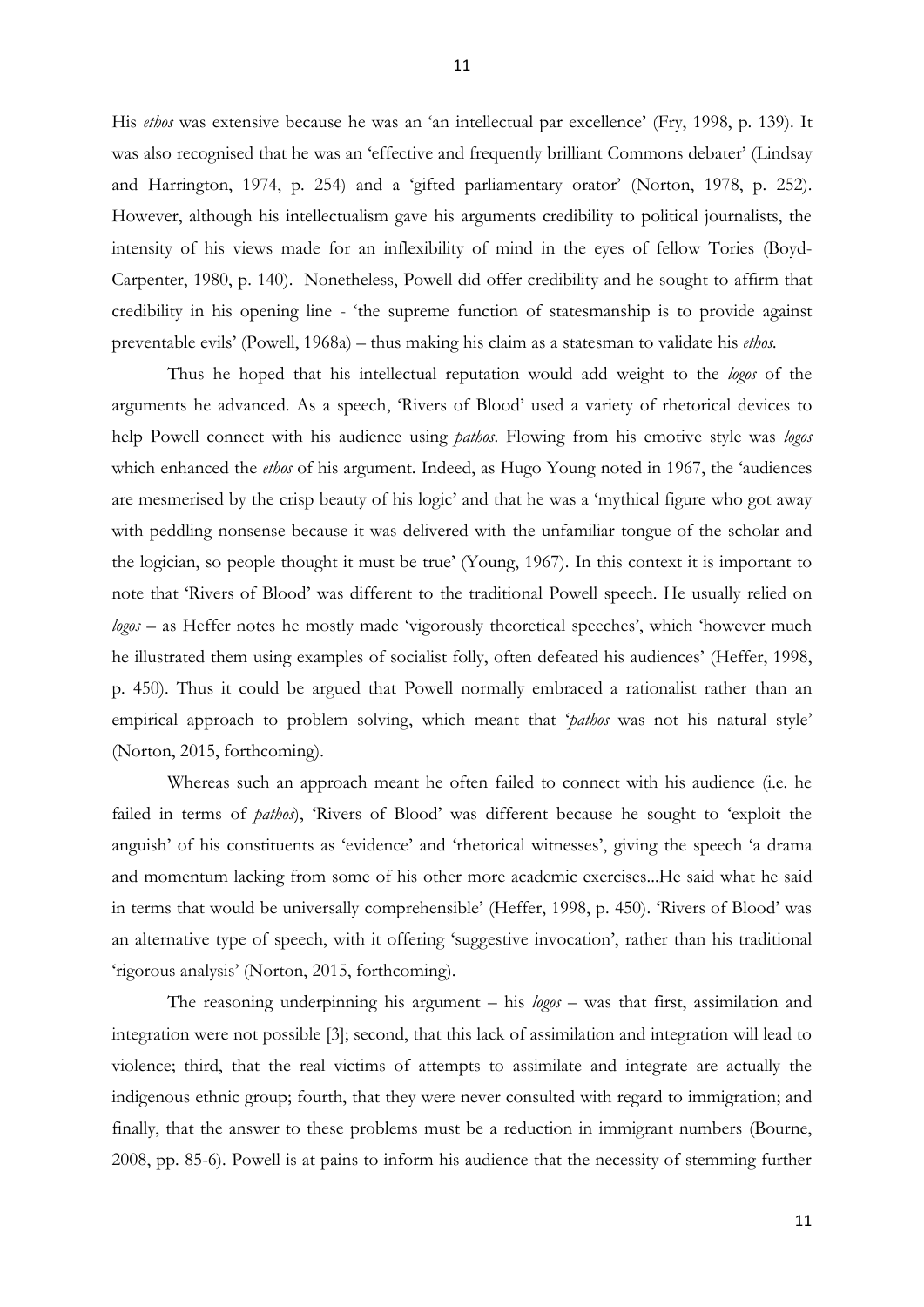immigration and promoting means of re-emigration are 'part of the official policy of the Conservative Party', although critics would claim that this was 'disingenuous' (Heffer, 1998, p. 459). His rhetorical method for connecting with his audience was to use statistical references on projected immigrant numbers to evoke fear, and to use anecdotes from his constituents to justify his need to speak out, thereby courting controversy.

 Powell's recourse to statistical references to imbue his speech with logical justification reflected a rhetorical technique known as *testimona,* which entails utilising the expertise of others. However, although his statistical references were about projected numbers [4] and thus open to question, he presented them with such authority that those sympathetic to his prejudices would be persuaded regardless. He argued that by 2000 there would be 'five to seven million' which would equate to 'one-tenth of the whole population' [5], who would be made up of 'Commonwealth immigrants and their descendants' (Powell, 1968a). Powell extrapolated this figure on the basis of that given by Julian Snow, Parliamentary Secretary of State at the Ministry of Health and provided by the Registrar General's Office. They had calculated that if immigration continued at its present rate, and if the immigrant birth rate remained static, then the Commonwealth immigrant and descendant immigrant population would be 3.5 million by 1985, and from this Powell extrapolated that by 2000 it would be in the 'region of 5 to 7 million' (Powell, 1968a).

However, these figures were contested. A counter argument was made that the rate of immigration would be reducing after 1968. Consequently, the Home Office Minister, David Ennals argued that by 1985 the figure would be closer to 2.5 million (Speech to the House of Commons, 15 November 1967, Parliamentary Debates, Commons, Vol. 754, 1967-68, col. 516- 570). The fact that the Conservative Party Campaign Guide of 1970 (p. 473) stated that the estimated immigrant population would be 2.8 million demonstrates that Utley was justified when writing in 1968 that 'the truth is that those who dabble in this kind of prediction are dabbling with the completely imponderable' (Utley, 1968, p. 181).

 To his supporters these projections were facts but to his detractors they were flawed and misleading. Such an accusation was also made by Powell's use of anecdotes. This is one of the most intriguing aspects of the speech in terms of developments in political communication, as Powell tapped into the feelings of his constituents and his responsibility to represent their views, as prior to the 1990s the use of anecdotes was limited in British political speech. (For a fuller account on the use and value of anecdotes in British political speech Atkins and Finlayson 2013). The use of anecdotes to illustrate his representative role was a rhetorical technique known as *prosopopoeia*, in which the audience emotionally connects with the argument of the orator through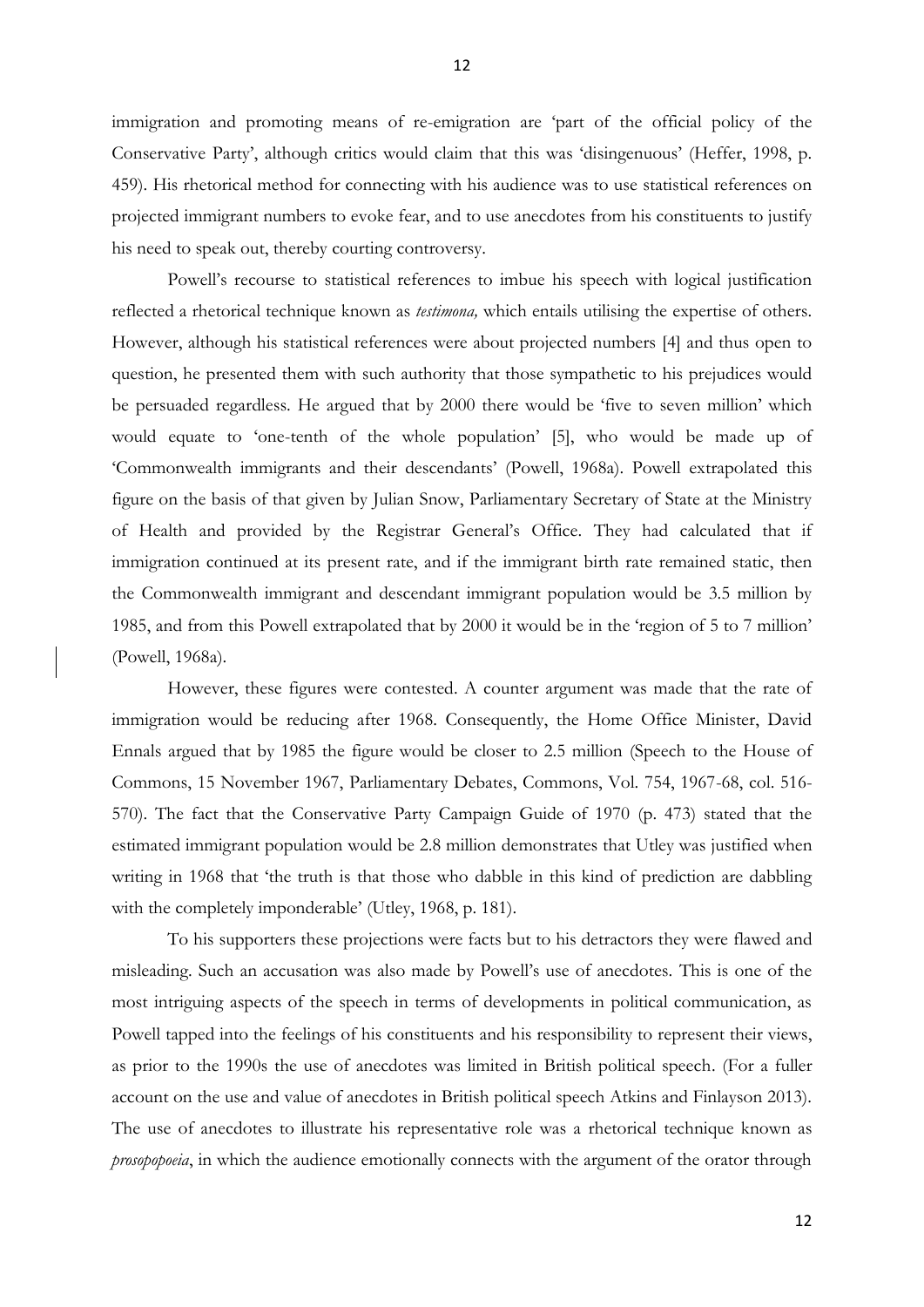the real life stories being told to them (Charteris-Black, 2005, p. 12). Powell sought to legitimate his argument by citing constituent concerns about immigration, and within this the metaphor of the decaying and threatened working class was strategically woven into his anecdotally based speech, constituting a quarter of it (Seymour-Ure, 1974, p. 121). The benefit of this technique was that the exploitation of *their* personal experiences (the 'typical story') could provide an authenticity for his arguments (Brown, 1999, pp. 29-30; 40-1) and the use of highly personalised anecdotes created a 'human interest' angle which Powell would ensure had a high response by the print media. Indeed, their coverage was dominated by the 'stories' presented to Powell by his constituents (Seymour-Ire, 1974, pp. 120-1).

 Rhetorically the use of anecdotes underpinned his *pathos,* and with the assistance of his emphasis on numbers and the anecdotes presented as facts, these constructed his *logos*. As Reginald Eyre, a neighbouring Conservative MP noted, the tumultuous impact of the speech was because the public 'knew that a major politician was giving voice to their long held views' (Roth, 1970, p. 350); a view given credence by academic evaluations of opinion polling data, showing that Powell was 'articulating the feelings of the public' (Studlar, 1974, p. 381). Thus here Powell is utilising the rhetorical technique of *utilitas* – the identification of shared objectives or concerns within a community which feel bound together and to him. Here Powell is 'speaking up for the oppressed white population, the indigenous English' (Brown, 1999, p. 37), as he argues that his representative role is to vocalise the concerns of his constituents, those 'decent ordinary fellow Englishmen' (Powell, 1968a). Whipple notes that because 'many working class Britons saw immigration as *their* problem and accordingly saw Powell as their hero' as he 'was not speaking for all "whites" so much as for those to whom no one bothered to listen' [6] (Whipple, 2009, p. 729). Establishing *pathos* via 'anecdotal evidence presented as fact' (Brooke, 2007, p. 678) was thus intertwined with his rhetorical claim to *logos*. The letters embraced three themes that would come to dominate anti-immigration rhetoric over the following decades: first, competition for resources; second, fear of crime; and third, symbols of identify and race (McLaren and Johnson, 2007). To emphasise the first he noted that the white population have 'found their wives unable to obtain hospital beds in childbirth, their children unable to obtain school places', whilst at work they find 'their employers hesitated to apply to the immigrant worker the standards of discipline and competence required of the native-born worker' (Powell, 1968a). Powell was thus identifying and articulating their 'litany of resentments' (Shepherd, 1996, p. 348) at the expense of the 'alien' or 'stranger' whose behaviour is characterised by 'metaphors of the underclass – i.e. loudness, rudeness, aggressiveness and disorder' (Brown, 1999, p. 46).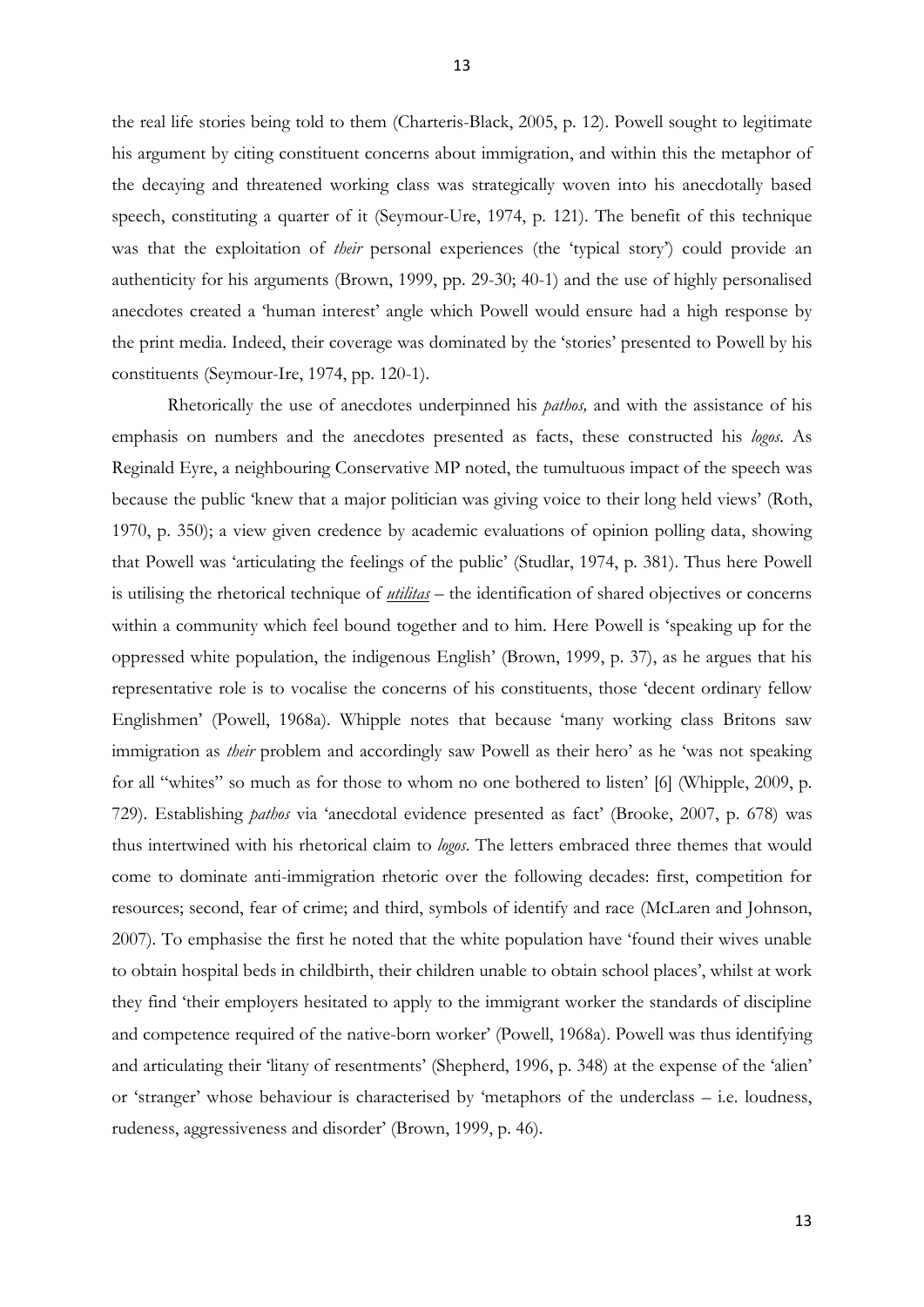The potency of his anecdotes flowed from exploiting the image of a defenceless, white female old age pensioner who was living in fear (Whipple, 2009, p 730). She used to live in a 'respectable street' until the 'immigrants moved in', and once one 'house was sold to a negro' the 'white tenants moved out' (Powell, 1968a). She now fears that she will be 'attacked but for the chain on her door', but now:

She is becoming afraid to go out. Windows are broken. She finds excreta pushed through her letter box. When she goes to the shops, she is followed by children, charming, wide grinning piccaninnies [7]. They cannot speak English, but one word they know. 'Racialist', they chant. When the new Race Relations Bill is passed, this woman is convinced she will go to prison. And is she so wrong? I begin to wonder (Powell, 1968a).

Powell identified how these were the concerns of his constituents, and the fear was that 'in 15 or 20 years' time the black man will have the whip hand over the white man' (Powell, 1968a)*.* Powell utilised the classic rhetorical technique of *erotema* – the rhetorical question, and asks his audience both in the room and beyond:

I can already hear the *chorus of execration*. How dare I say such a horrible thing? How dare I stir up trouble and inflame feelings by repeating such a conversation? The answer is that I do not have the right not to do so. Here is a decent, ordinary fellow Englishman, who in broad daylight in my own town says to me, his Member of Parliament that his country will not be worth living in for his children. I simply do not have the right to shrug my shoulders and think about something else (Powell, 1968a).

This rhetorical question is early on in his speech with the remainder providing an illustration of the deployment of *anthyphona –* answering the rhetorical question. Other rhetorical questions follow – for example Powell asks his audience the 'simple and rational' question of how can the issue of immigration be addressed by answering his own question immediately: 'by stopping, or virtually stopping, further inflow, and by promoting the maximum outflow' (Powell, 1968a).

 Underpinning his speech were specific attitudes towards identity. Powell was utilising his constituents experiences to articulate his fear that in due course large proportions of the population, especially those located within inner cities, 'would be made up of black immigrants and their descendants' (Solomos, 1991, p. 23). The sheer numbers, according to Powell,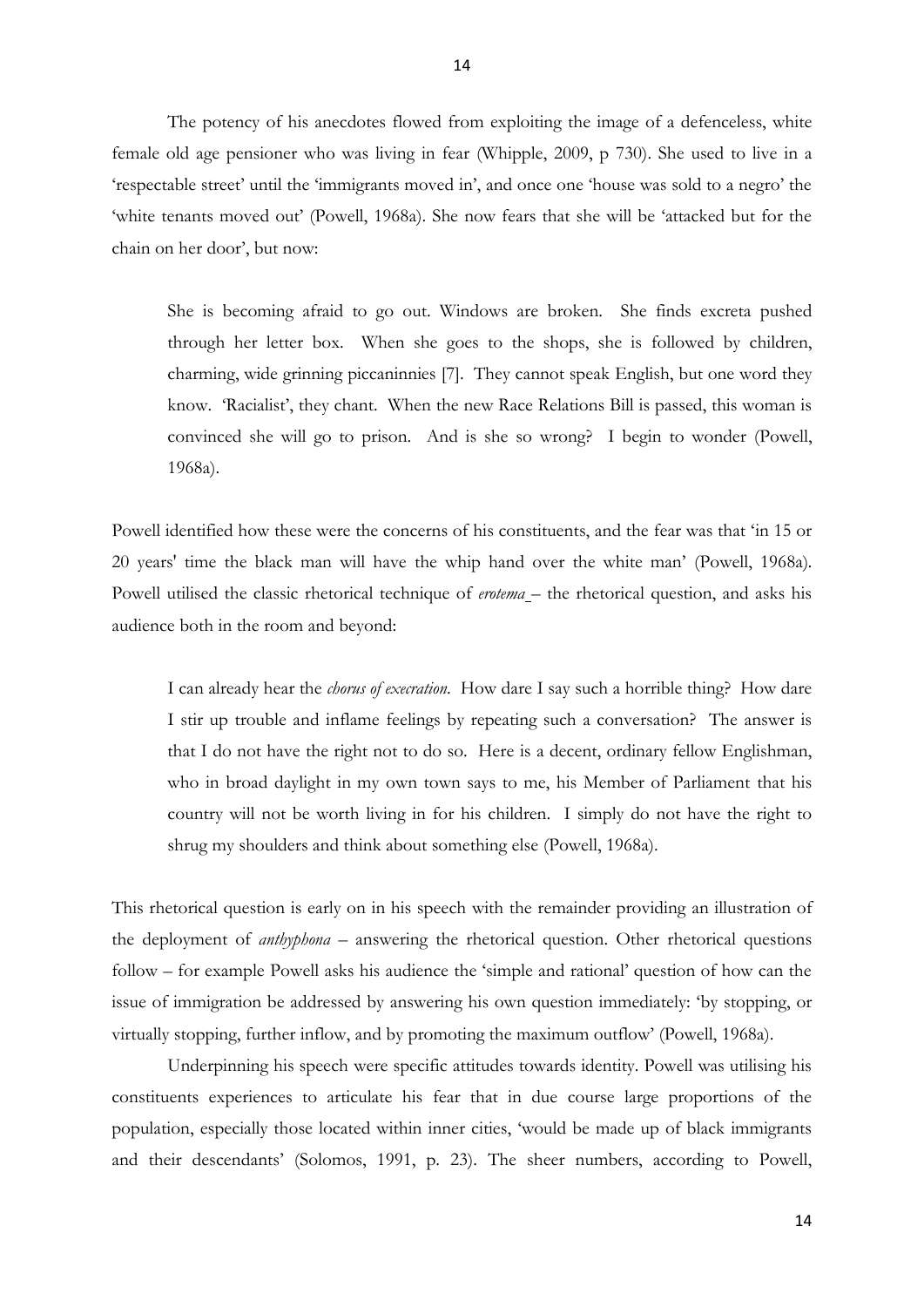constituted a 'threat' to 'national character' and that British society 'was likely to be undermined by the presence of migrants from a different cultural, racial and religious background', as the 'black population could not be integrated into British society' (Powell, 1968a).Thus Powell presents himself as the protector of the ordinary English and the guardian of national heritage and institutions (Behrens and Edmonds, 1981, pp. 342-8). As their guardian Powell was thereby positioned to identify the 'race suicide' argument that the British must be 'mad, literally mad, as a nation to be permitting the annual inflow of some 50,000 dependents', before seeking to mobilise support via *metaphor* and *pathos* by arguing that by doing so the country is 'busily engaged in heaping up its own funeral pyre' (Powell, 1968a).

 Here Powell appears to imply risk and potential sacrifice for himself, as he justifies his right and duty to speak out. This was encapsulated by his closing retort that: 'All I know is that to see, and not to speak, would be the great betrayal' (Powell, 1968a). Built into the speech was a pre-emptive defence with regard to the consequences of speaking out when he declared that 'people are disposed to mistake predicting troubles for causing troubles' (Powell, 1968a). However, in the aftermath Powell became tetchy about the accusations that his speech was a trigger towards racially motivated violence. He sought to deny the emotional connection (*pathos*) that had underpinned his speech when he was interviewed by David Frost. Here he argued that 'I'm not going to be put in the absurd position of dissociating myself from people with whom you know perfectly well I am in no way associated' (Smithies and Fiddick, 1969, p. 111).

However, the claim that it he did not have the right to not pass on the views of his constituents, even if they appeared racially motivated, seems opportunistic. This was because over the previous decade, unlike some other Conservatives 'he had been exercising that right vigorously' (McLean, 2001, p. 136). His claim is that he is willing to speak terrible truths because the bipartisan consensus on immigration has failed. His duty is to build a county that 'is worth living' in for the 'children' of his constituents. This is tied into the threatening plans to emigrate from amongst his constituents who have written to him. In constructing his response to such threats, Powell turns against the trajectory of thinking on race relations via the rhetorical use of *antithesis –* i.e. arguing the diametric opposite of their thinking. Powell's *antithesis* rhetorical strategy, however, questions not just government thinking, but that of his own party. He cites how Heath wants no 'first class citizens' and 'second class citizens' before countering that:

this does not mean that the immigrant and his descendent should be elevated into a privileged or special class or that the citizen should be denied his right to discriminate in the management of his own affairs between one fellow-citizen and another or that he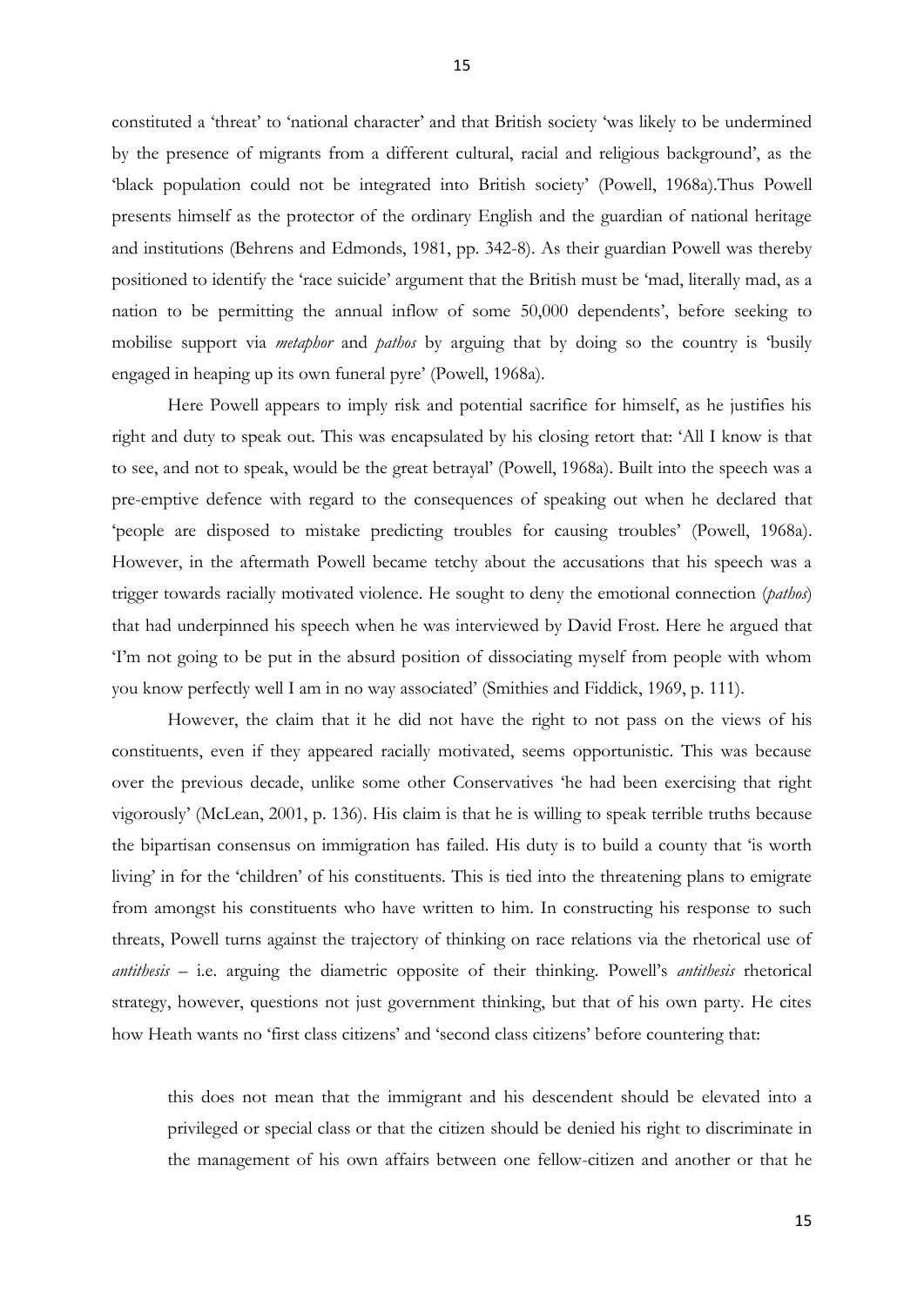16

should be subjected to imposition as to his reasons and motive for behaving in one lawful manner rather than another (Powell, 1968a).

Powell then critiques those who call for legislation 'against discrimination', and reinforces his *pathos*, by tapping into known anxieties (Whipple, 2009, p. 730) about the proposed antidiscriminatory legislation:

They have got it exactly and diametrically wrong. The discrimination and the deprivation, the sense of alarm and of resentment lies not with the immigrant population but with those among whom they have come and are still coming. This is why to enact legislation of the kind before parliament at this moment is to risk throwing a match on to gunpowder (Powell, 1968a).

Underpinning this is an *antithesis* argument that critiques Wilson and Heath through the rhetorical use of *metaphor* and *hyperbole.* Critiques of establishment thinking permeated the speech, as Powell implied that those who disagreed with him were the 'ignorant' and 'ill-informed'. Of Wilson's advocacy of non-discriminatory legislation, and the fear that Heath was abstaining on tactical grounds whilst supporting the principle, Powell concluded: 'the kindest thing that can be said about those who propose and support it is that they know not what they do' (Powell, 1968a).

 Arguing that antithesis is a key rhetorical tool for Powell can be justified further by quantitative insights. When the content of the speech is considered by NVivo, a computer software programme that identifies and contextualises familiar words and phrases from text, the inherent negativity of 'Rivers of Blood' is exposed. There is a repeated emphasis, in pejorative terms, about immigrants and negroes (30 references within the speech) and the associated negative consequences (dangerous mentioned 5 times; evil 4 times) for citizens (10 references) and children (5 references) for the 'future' (4 references) caused by population growth (12 references) and the dilution of British identity (20 references). To emphasise the implausibility of 'integration' (5 references) the liberal advocates of the 'discriminatory' legislation being proposed (4 references) are derided as 'mad' and 'misconceived' (5 references).

In advancing his 'populist patriotism' Powell questions the trustworthiness of Wilson and Heath whilst aligning himself with the endogenous whites, whom he defines as victims of a traitorous state (Schofield, 2013, p. 20). In doing so, Powell behaves in a way that one might associated with a fringe anti-establishment party (AEP), rather than that of a frontbench mainstream party figure. Contemporary AEP's in British politics, such as UKIP, construct their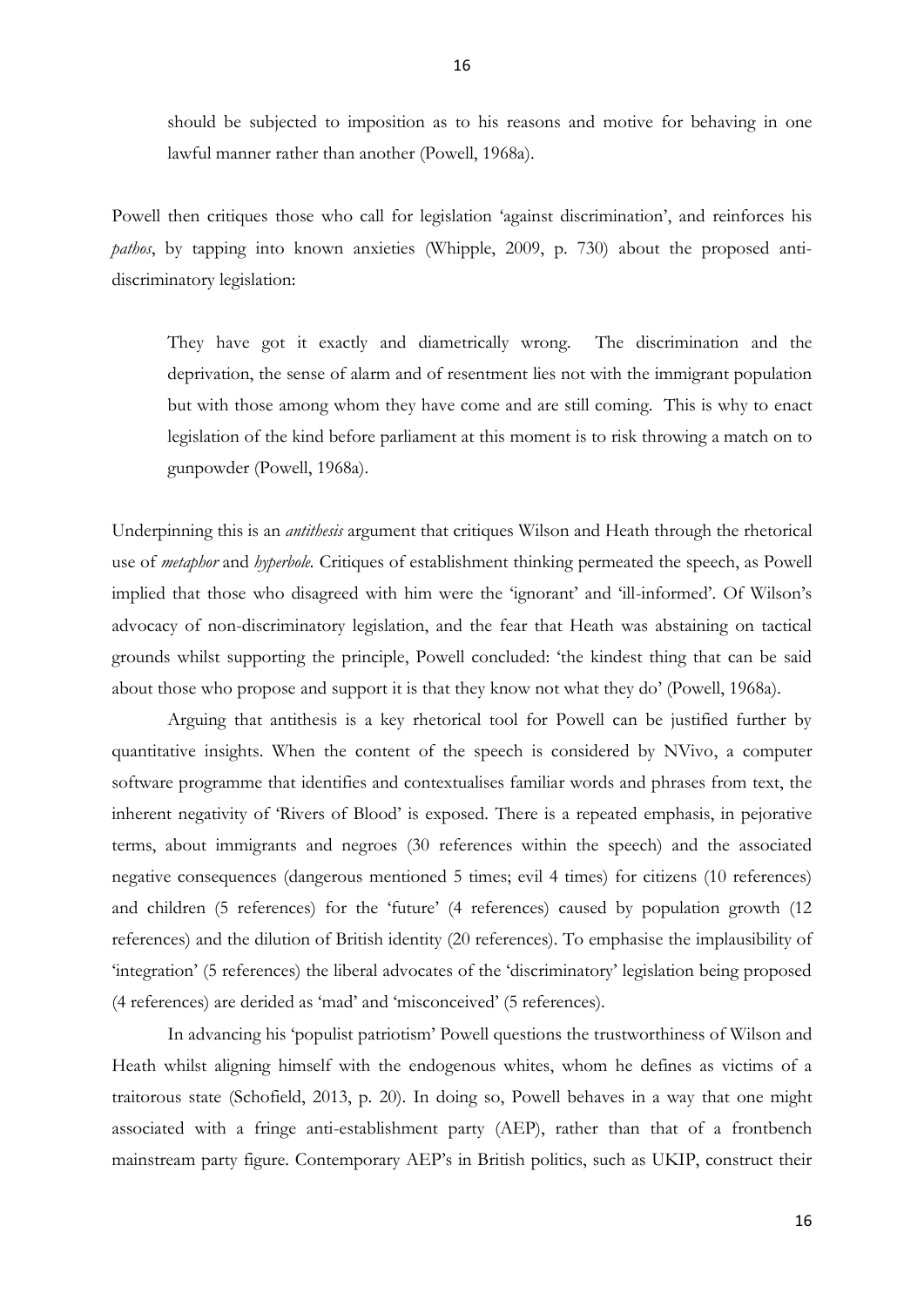rhetoric around a specific issue. They then imply that the mainstream parties are part of a monolithic establishment, which is 'systematically' ignoring the issue, or neutralising it from contemporary politics by creating a consensus around the issue (Canovan, 1999, p. 2 – for a wider discussion on AEPs, see Abedi and Lundberg, 2009). Powell acts like an antiestablishment figure, who is 'voicing popular grievances' and thus he is the 'true democrat' (Canovan, 1999, p. 2). Powell was thereby assuming that his *ethos* and *logos-*based arguments, interconnected through *pathos*, would resonate more than the counter arguments offered by either Wilson or Heath. To ensure this, Powell had delivered 'Rivers of Blood' in a dramatic performance style – it was essentially an epideictic speech in terms of its oratorical delivery, designed as political theatre to magnify its impact.

#### **'Rivers of Blood': Identifying the Impact for the Conservatives and Heath**

The reaction within the Conservative leadership to Powell delivering his speech contravening their agreed compromise was swift. Campbell notes that it was Powell's 'apocalyptic language' rather than its 'specific' content that appeared to most upset his colleagues (Campbell, 1993, p. 243). Whitelaw was 'outraged' (Whitelaw, 1991 p. 81), just as he had been over Rhodesian Oil Sanctions in 1965 (Stuart, 2002). He was left with a parliamentary party that was 'desperately split' (Whitelaw, 1991, p. 82). Macleod, Boyle and Robert Carr, all informed Whitelaw that they would resign if Powell was not dismissed (Shepherd, 1994, p. 500). Also compromised was the shadow Home Secretary, Hogg, given that the speech had encroached onto his home affairs portfolio without his prior warning nor his consent. If Powell was not dismissed he would also resign (Hailsham, 1990, pp. 370-1). Heath shared their view irrespective of their threatened resignations. He was 'furious' with Powell for his open defiance of his authority as party leader and the agreed shadow Cabinet position (Heffer, 1998, p. 456). Moreover, he thought it was abhorrent to try to whip up anti-immigrant sentiment for short term partisan advantage (Hurd, 1979, p. 50). When Thatcher urged Heath to delay making a decision, Heath snapped back 'he absolutely must go' (Thatcher, 1995, pp. 146-7). Heath dismissed Powell on the grounds that his speech was 'racialist in tone and liable to exacerbate racial tensions' before making it clear that not only had Powell 'made an evil speech' but it 'had to be repudiated and he had to be repudiated with it' (CPA, Party Political Broadcasts and Speeches 16, Conservative Central Office News Service press release, 21 April 1968, 1: Bodleian Library, Oxford).

 Powell responded with a letter to Heath published in *The Times* complaining about Heath's attempt to 'stigmatise my speech at Birmingham as "racialist" when you must surely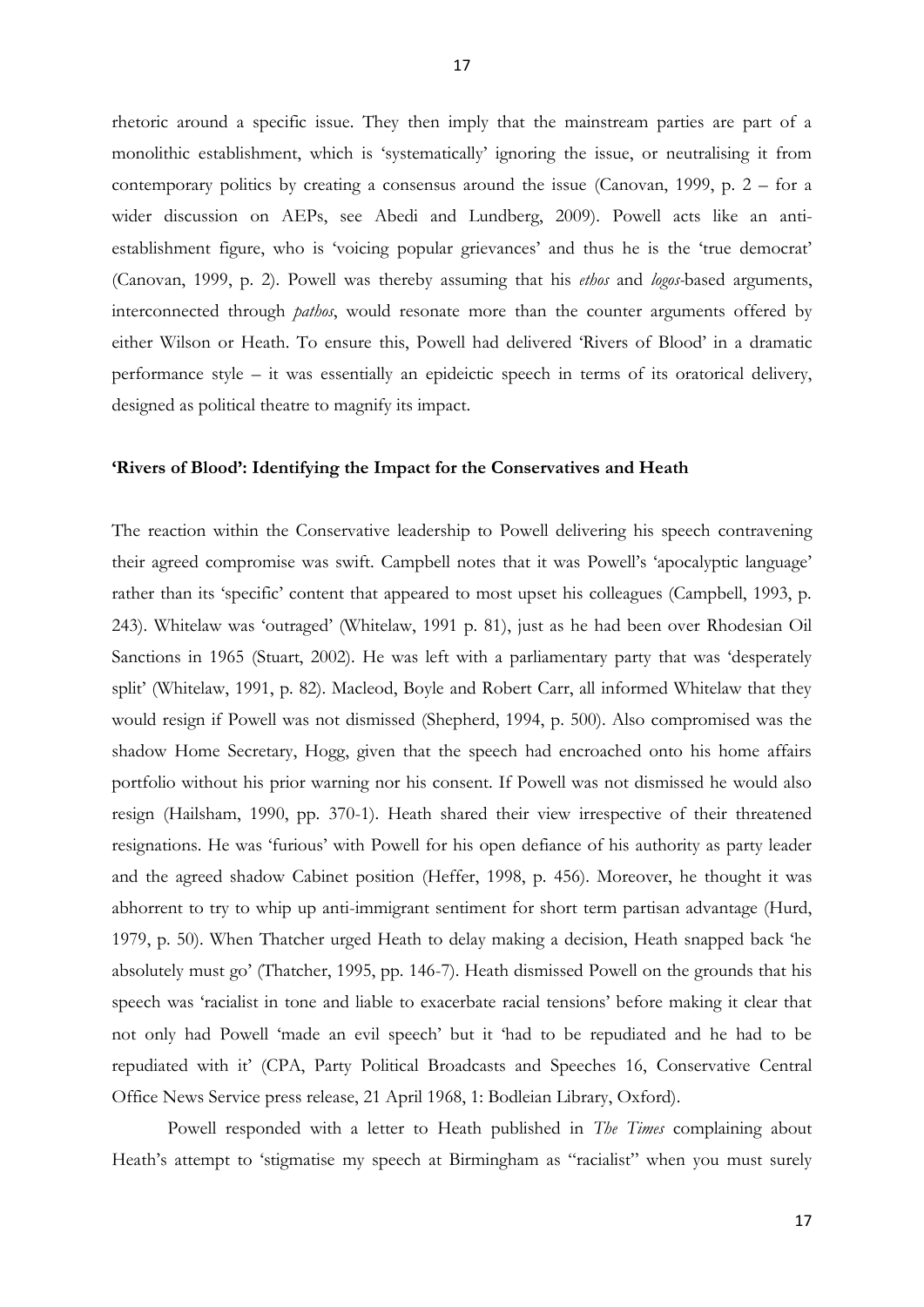realise that it was nothing of the kind' (*The Times*, 23 April 1968) [8]. In the aftermath of the speech Powell became simultaneously one of the most popular and most loathed political figures in post-war British history (Schofield, 2013, p. 1). To those within the electorate who sympathised with his argument the impact of his dismissal 'elevated' him from the 'status of champion to martyr' (Whipple, 2009, p. 718) East-end dockers and meat porters marched to Westminster holding placards saying 'Don't Knock Enoch'. His office received over 23,000 letters on the Tuesday after his speech; the next day a further 50,000 arrived, and inside the next ten days an additional 100,000 letters were posted, with only a small number being unsupportive (Shepherd, 1996, p. 353). Opinion polls suggested that 74 percent of respondents agreed with Powell; 69 percent disapproved of his dismissal (Schoen, 1977, p. 37).

Conservative members were deeply critical of Heath for dismissing Powell. Many noted the inconsistency of dismissing Powell for his speech, but not dismissing Boyle who subsequently voted with Labour on their legislation (Ramsden, 1996, p. 294). Of the 2,756 letters that came into the office of the Leader of the Opposition only 12 (0.4 percent) were critical of Powell (Prior, 1986, p. 52). One of them was from neighbouring parliamentarian, Jill Knight, who wrote that he hoped 'most earnestly that opposition from our own "left wing" will not cause the party to weaken' (Letter from Jill Knight to Heath, 21 April 1968, Heath Papers 1/ 6/ 9). The strongest support from within the parliamentary Conservative Party came from Monday Club members, a grouping that aimed to provide organisational coherence for the Right across a range of issues – Rhodesia, capital punishment, the Common Market, and the permissive society. They backed Powell (even though he was not formally a member) because anti-immigration was a central feature of their agenda (Stuart, 2002, p. 54), and because the Monday Club was effectively the 'self-appointed praetorian guard of Powell and the Powellite interest' (Heffer, 1998, p. 573). John Biggs-Davison wrote that 'his speech will have done a great deal of good if it ends an era of sloppy consensus' (Monday Group Newsletter 46, June 1968, p. 3). Even before his speech they had stated that 'drastic and immediate action' was needed to stop the 'influx of coloured peoples' (Monday Club Newsletter, 44, March 1968: p. 4), and thereafter they reasserted that there was a clear choice between, what George Pole, wrote was 'consensus politics' and 'preserving the British way of life' (George Pole, in the Monday Club Newsletter 'Statement of Priorities' 69, June 1970: p. 6). Patrick Wall was fulsome in his praise of Powell when comparing the Wilson/Heath bipartisan consensus: 'are our leaders so obsessed with multiracialism and do-goodism that they have forgotten that Britain's electorate have pride in their country'; to them Powell represented a 'leader with a genuine programme for a return to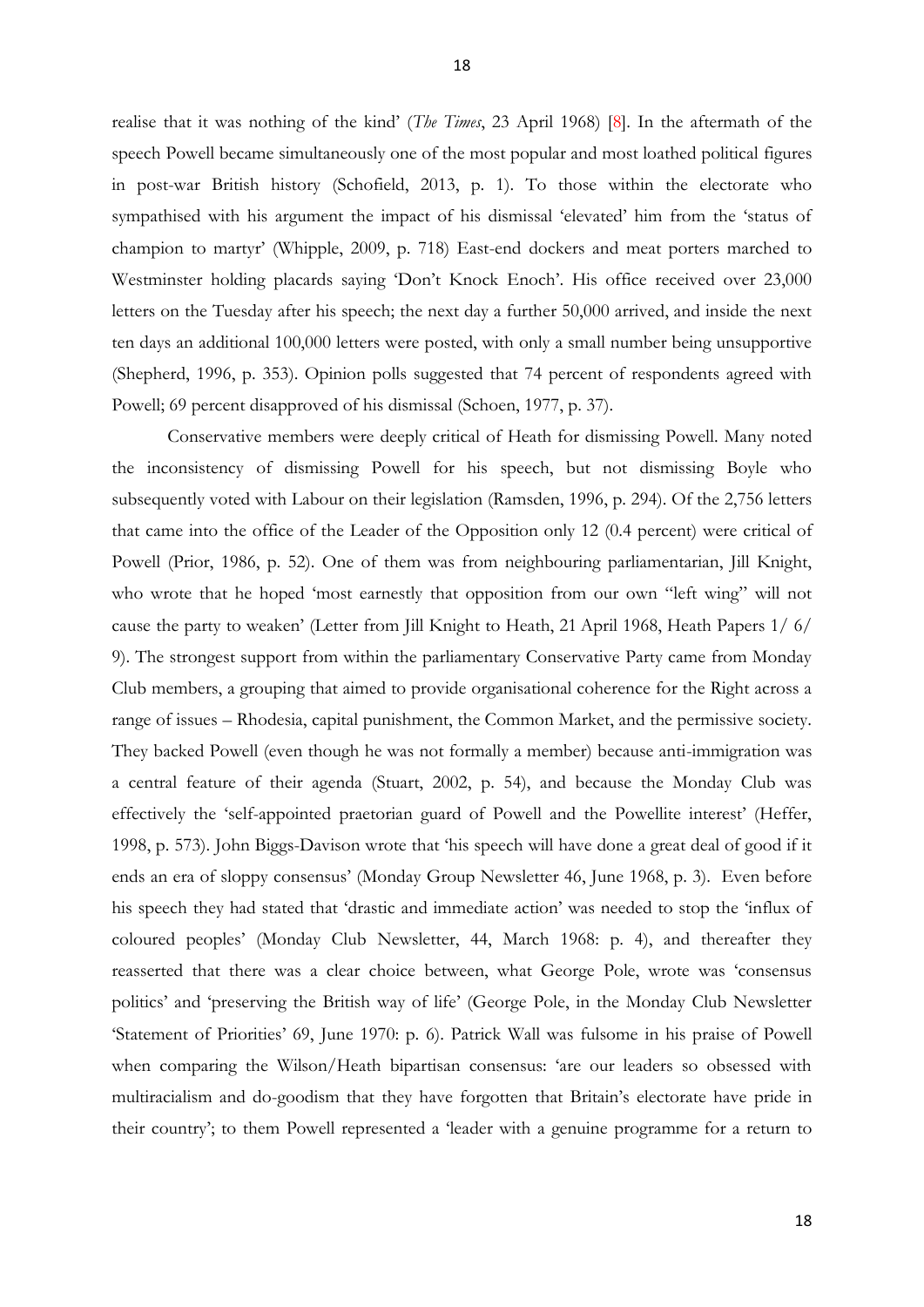patriotism and self-discipline [which] could sweep the nation'. (Monday Club Newsletter, 45, April 1968, p. 3).

Brooke argues that by raising the saliency of immigration amongst the electorate Powell forced Heath to shift to the right 'in the hope of accommodating the popular feeling that Powell unleashed' (Brooke, 2007, p. 670). Post April 1968 Heath would engage in a process of 'catchup' with a series of speeches on immigration (Hurd, 2003, p. 183). However, the rationale for incrementally moving towards a tougher line was clear: it was not to capitalise on the antiimmigration feeling that Powell had tapped into, but to 'prevent it getting out of hand' (CPA, LCC minutes,  $(68)$ ,  $12<sup>th</sup>$  and  $13<sup>th</sup>$  meetings, 15 April and  $22<sup>nd</sup>$  April 1968). Therefore, the language was moderate and measured. For example, his speech in York in September emphasised that 'our main purpose must be to maintain racial harmony. More and more will this become necessary as children of immigrants born British citizens receive their education in British schools and seek to take their rightful place in every walk of British life' (Heath 'Immigration and Racial Harmony' Public Meeting, York, 30 September 1968, Conservative Central Office News Service press release, Bodleian Library, Oxford, CPA, Party Political Broadcasts and Speeches, 17).

 Although Heath was more moderate and measured in his approach than Powell, Conservative strategists remained concerned about his poor personal polling and his limitations as an orator (Lindsay and Harrington, 1974, p. 254). The content of his speeches were 'cautious' and the delivery 'laboured' (Ziegler, 2010, p. 163). In contrast, the ostracised Powell was securing popularity ratings that Heath could only dream of and was acknowledged as by far and away the most powerful public speaker in politics' (Cosgrave, 1989, p. 282). Powell's ability to tap into so much latent anti-immigration feeling (particular amongst the working class) leads to the question as to whether there was an electoral impact or Powell effect in the 1970 General Election (Whipple, 2009). An impact seems evident, even if there is disagreement about the scale of that impact. It has been argued that the Conservatives benefitted from being seen as tougher than Labour on immigration, and that their lead on this issue was equivalent to a swing from Labour to Conservative of 1.3 percent from the 1966 General Election, according to Studlar (1978), or 1.5 percent according to Miller (1980) (see also Deakin and Bourne, 1970 and Studlar, 1974).

'Rivers of Blood' also had a long term impact. Specifically it was a speech that made it more difficult for politicians to debate immigration without becoming entangled with race. Indeed, the Conservative Party has remained sensitive to the danger of being perceived as having Powellite attitudes to immigration and thereby race. This was evident nearly a decade later when Margaret Thatcher acknowledged that people feared that they were 'swamped by people of a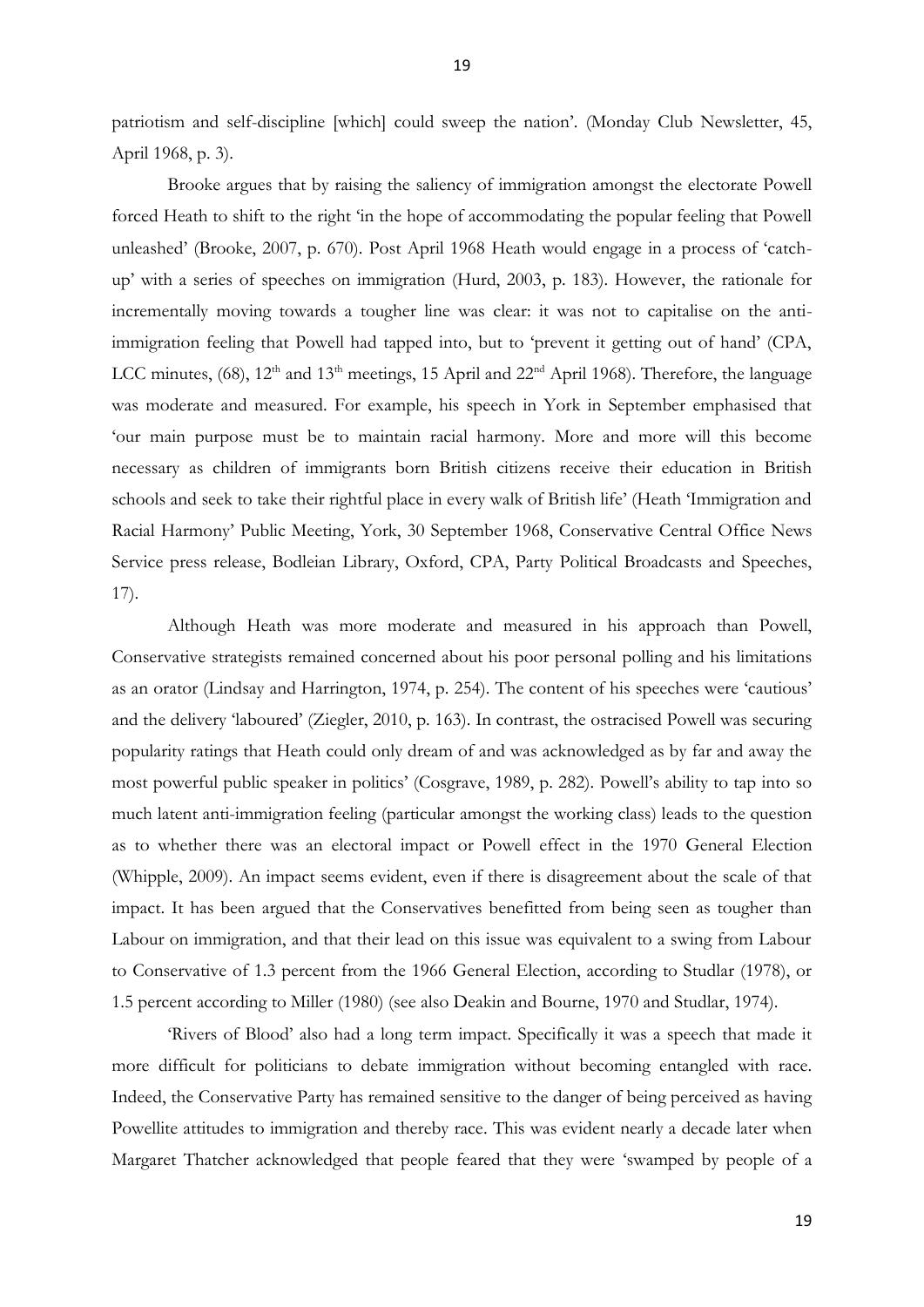different culture' (Thatcher, 1978). Thatcher's remarks were condemned by Labour and caused disquiet within her own party, but nevertheless she justified them by saying 'we are not in politics to ignore people's worries' (Thatcher, 1978). However, to Powell's disappointment, the furore her comments provoked led her to be considerably more careful in her public comments on immigration thereafter (Campbell, 2000, pp. 399-400). It was evident again in October 2001, when the then Conservative Party leader, Iain Duncan Smith ordered three Conservative Party members to quit the Powellite sympathising right wing Monday Club, arguing that 'I will have no truck with racism in the Conservative Party' (White, 2001). Conservative fears of Powellite association were also evident when they sacked Nigel Hastlow, the prospective parliamentary candidate for Halesowen and Rowley Regis, for writing an article in the Wolverhampton paper *The Express and Star* that stated, 'When you ask most people in the Black Country what the single biggest problem facing the country is, most say immigration. Many insist: "Enoch Powell was right"' (Evans, 2008, pp. 304-5).

#### **Conclusion**

Powell redefined the rhetoric that would shape political discourse over immigration, and thus race (Solomos, 1991, p. 23). In the short term 'Rivers of Blood' gave 'a fillip to popular racism that made the lives of black people hell' (Sivanandan, 1998, p. 60). Powell had brought 'reason to white working class fears and prejudices' and through his 'messionic oratory' he extended his appeal beyond the working class, by taking the 'shame out of middle class racism, and the genteel racism of the haute bourgeoisie' (Sivanandan, 1998, p. 60). As Mercer notes, Powell gave momentum to a new form of racism based on:

English cultural identity [and] not in the illegitimate language of biologizing racism, but through literary and rhetorical moves that enabled the dissemination of its discourse across the political spectrum, to the point where it became legitimised by being gradually instituted in commonsense and in state policies (Mercer, 2004, p. 304).

Conservatives with sympathies for Powell's position have attempted to argue that 'the message was right, but the medium was wrong' (Bourne, 2008, p. 82). However, by analysing the rhetoric (what was said and how it was constructed) with the oratory (how it was delivered) demonstrates the two – the message and the medium – are interconnected.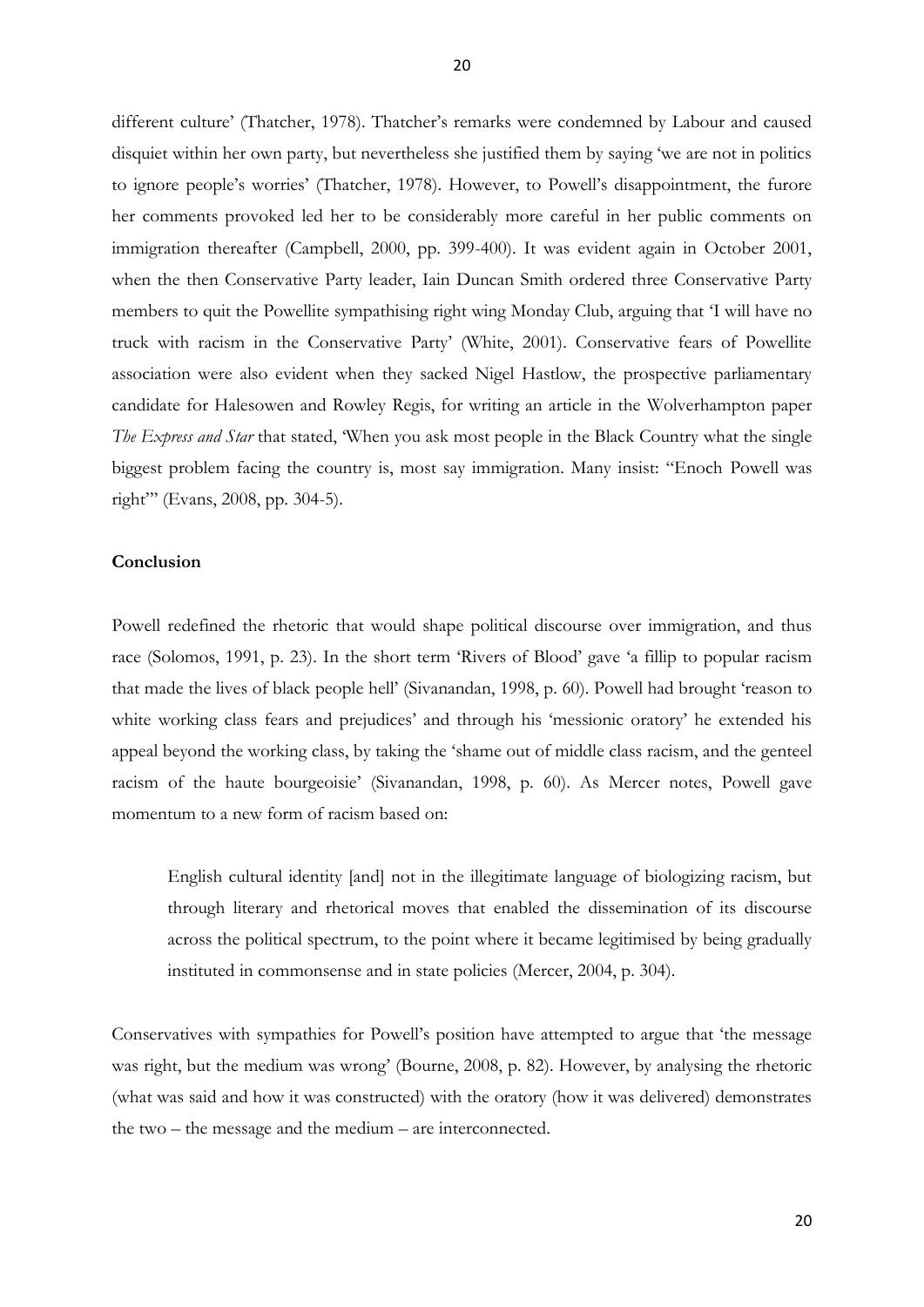It was the *way* Powell talked, the metaphors that he chose, the cadences and the rhythms, the apocryphal stories from constituents, the references to personal responsibility, the quotations, the appeals to buried feelings of folklorishness that made his speech so momentous and resonant. (Bourne, 2008, p. 83)

Thus it was not just what was said, but how it was said, and by who. Ultimately, considering 'Rivers of Blood' via rhetorical political analysis demonstrates that it was one of the most incendiary speeches in post war British politics due to three reasons. First, the rhetorical *ethos*, both politically and intellectually, that Powell possessed. Second, Powell's appeals to *ethos*  constructed an emotional connection between himself and his audience, primarily through the exploitation of personalised anecdotes that legitimized anti-immigration prejudices around scarcity of resources, fears about crime and the dilution of national identify. Third, Powell buttressed his *pathos* by the use of projected numbers of immigrants and their descendants. Flowing from this Powell's *logos* and scholarly *ethos* persuaded the audience that these were an accurate representation of projected immigration amongst a significant proportion of the electorate. The cumulative effect was a refashioned and populist anti-immigration narrative which would resonate beyond the immediate moment of delivery.

However, Powell should be viewed not just for the evocative and inflammatory language of 'Rivers of Blood', but as a detached figure within the anti-immigration right in the era of Conservative governance – i.e. the roots of him detonating his infamous anti-immigration rhetoric stemmed from being not just in opposition, but because he was being marginalised within the shadow Cabinet, and the cause of Powellism had stalled. But what makes the speech intriguing is Powell's tortured positioning over immigration over the previous decade. As a minister he was reluctant to express his views about controls, even if they were expressed within government, and few public pronouncements to this effect were forthcoming (McLean, 2001, p. 136). As public sentiment turned more hostile to the expanding immigrant numbers, Powell appears to have attempted through provocative rhetoric to associate himself to the antiimmigrant cause for populist reasons. That this alignment occurred when public opinion was becoming more anti-immigration, and when he was becoming more marginalised within Conservative politics, provides the charge of opportunism.

#### 11,662 words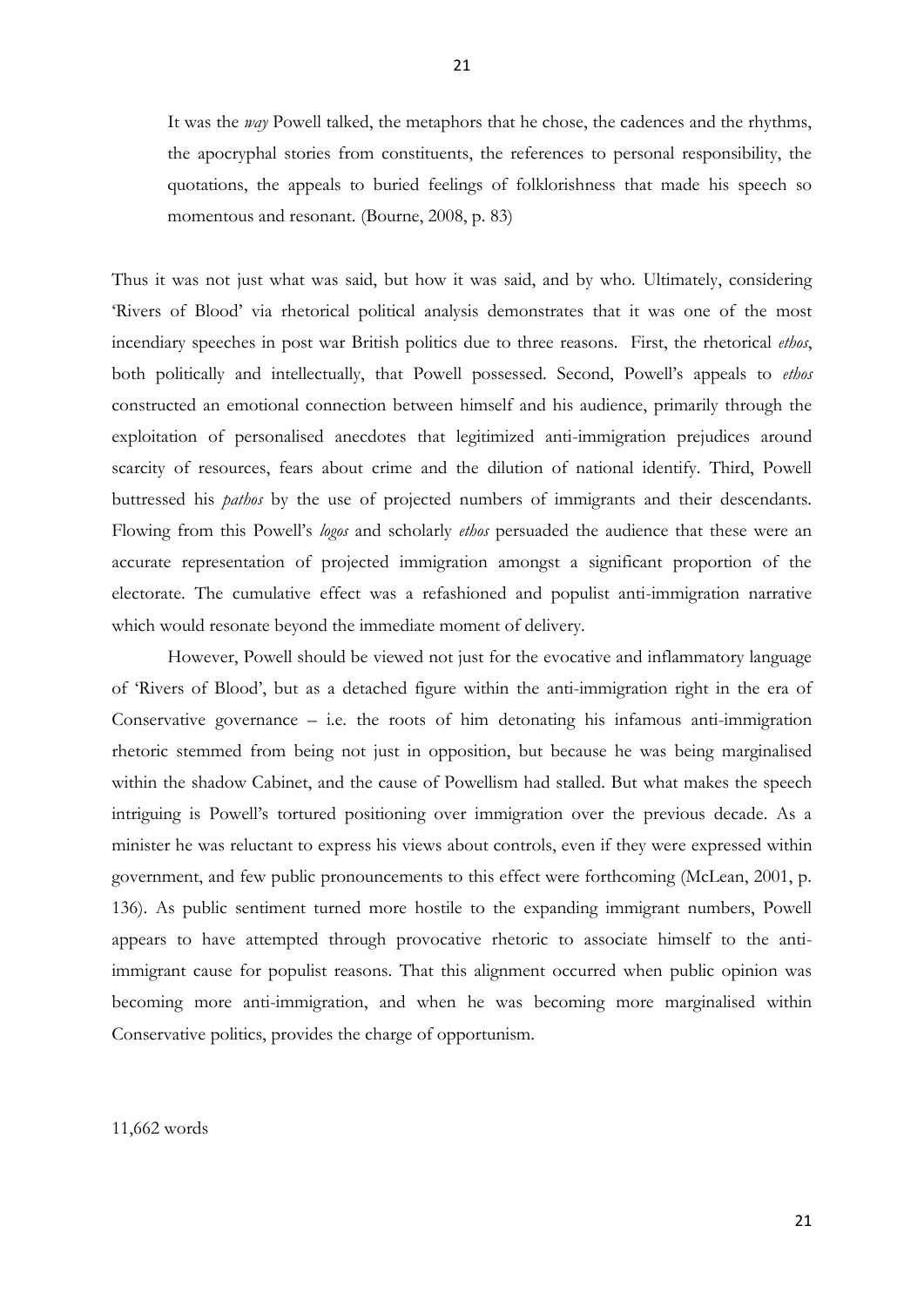#### **Notes:**

[1] There are a raft of biographies on Powell (see for example, Foot, 1969; Smithies and Fiddick, 1969; Stacey, 1970, Roth, 1970, Cosgrave, 1989; Shepherd, 1996, Heffer, 1998; Schofield, 2013).

[2]. The Sikh bus drivers' strike was prompted by the sacking of a driver who violated a rule prohibiting the wearing of beards. As a consequence a major outpouring of support took place in Wolverhampton which was supported by over 5,000 Sikhs (Brooke, 2007, p. 681). This became a lengthy campaign for a change to the rules which would enable Sikhs to wear beards in line with their cultural heritage. However it attracted Powell's attention, who argued 'To claim special communal rights (or should one say rites?) leads to a dangerous fragmentation within society. This communalism is a canker; whether practised by one colour or another it is to be strongly condemned' (Powell, 1968a). Powell's use of the strike to illustrate a broader argument over immigration and integration serves to highlight his conception of a monopolistic understanding of British citizenship.

[3] In the 1950s Powell believed that once immigrants entered the country they should be integrated. By the late 1950s he started to argue that integration was dependent upon the numbers entering and thus the need for restrictive controls. After 1965 he decided to stop referring to the feasibility and necessity of integration. See letter from Powell to the Bishop of Lichfield, 26 February 1965, Powell Archives, Churchill College, Cambridge (POL 1/1/11)

[4] Powell did make reference to projected numbers in earlier speeches during the opposition era. In 1966 he suggesting immigrants and their descendents would constitute 5 percent of the population by 2000 in a speech in Wolverhampton, 25 March 1966, Powell Archives, Churchill College, Cambridge (POL 4/1/12).

[5] The 2001 census showed that the actual figures for non-white and mixed groups was 8.1 percent and 4.62 million, so the actual figure was below Powell's lowest estimate, see *National Statistics, Census 2001: Key Statistics for Local Authorities in England and Wales* (London: The Stationery Office 2003).

[6] However, those sympathising with Powell on immigration may not have been aware of his eclectic positions. For example, the predominantly pro-capital punishment electorate would not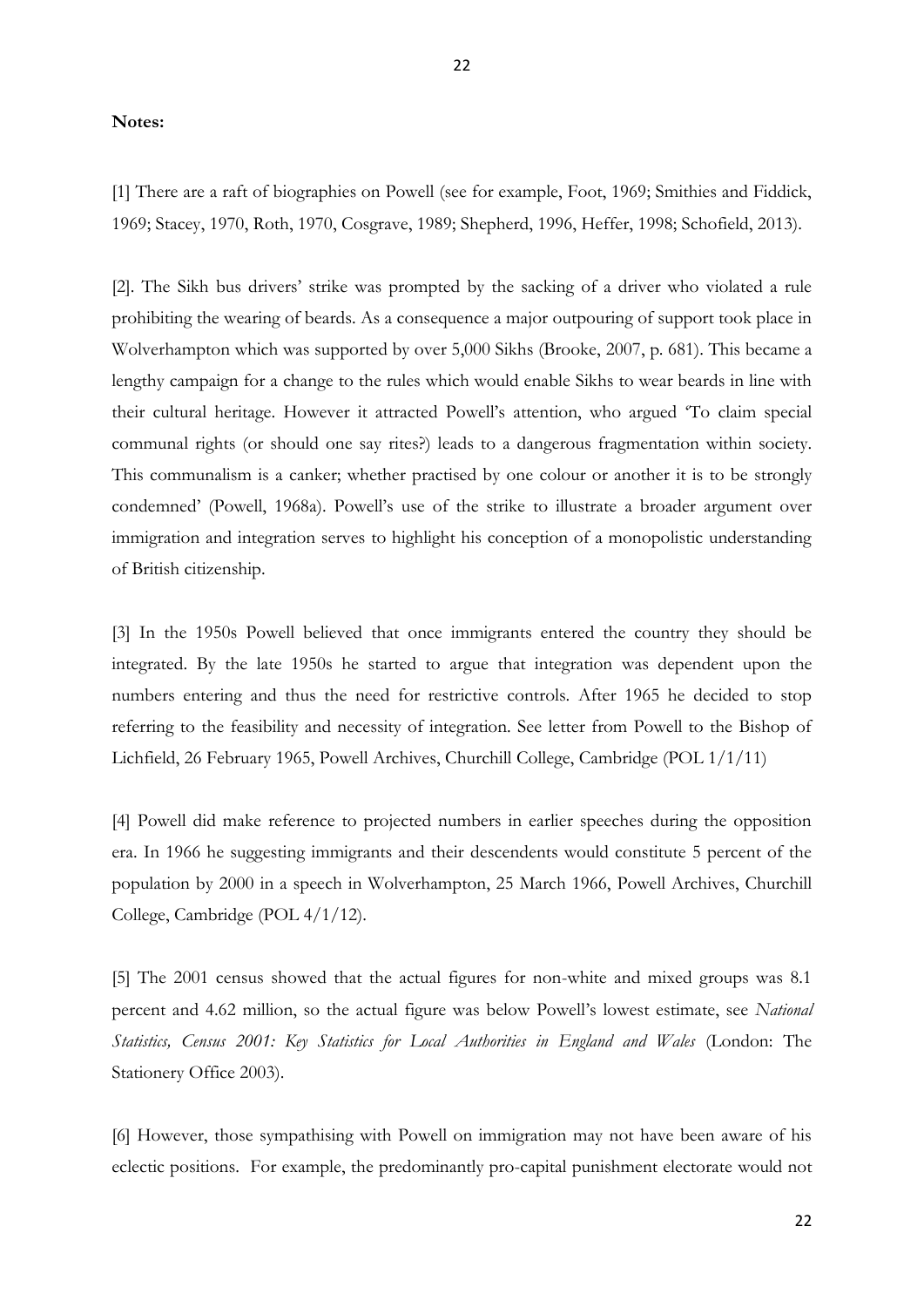have shared Powell's opposition to the death penalty, nor would they have expected that Powell would be sympathetic towards homosexual law reform, see Fry, 1998, pp. 139-47.

[7] Of this claim Mclean notes that: 'one might also point out that 'piccaninnies' in Wolverhampton, by whom Powell, or his correspondent, presumably meant Afro-Caribbean rather than Asian children would have either been born there or have migrated from Englishspeaking colonies in the Caribbean. Therefore it cannot be true that Wolverhampton piccaninnies did not speak English', McLean, 2001, p. 129.

[8] Powell remained unrepentant and delivered a defence of his April speech later that year in Eastbourne on 16 November. Here he reaffirmed his concerns not only over the number of immigrants in Britain, but also the rate of reproduction and the impact it would have upon Britain's racial makeup. He noted that 'There are those who argue that the longer the immigrant population is resident in this country, the more closely their birth rate will approximate to that of the indigenous population, and thus, of course, to a rate of increase at which their proportion to the total would remain static' (Powell, 1968c). The solution he identified courted considerable controversy. He argued that 'the resettlement of a substantial proportion of the Commonwealth immigrants in Britain is not beyond the resources and abilities of this country' (Powell, 1968c). Heath was scathing of the speech and described it as a 'character assassination of one racial group. That way lies tyranny' (Foot, 1969, p. 121).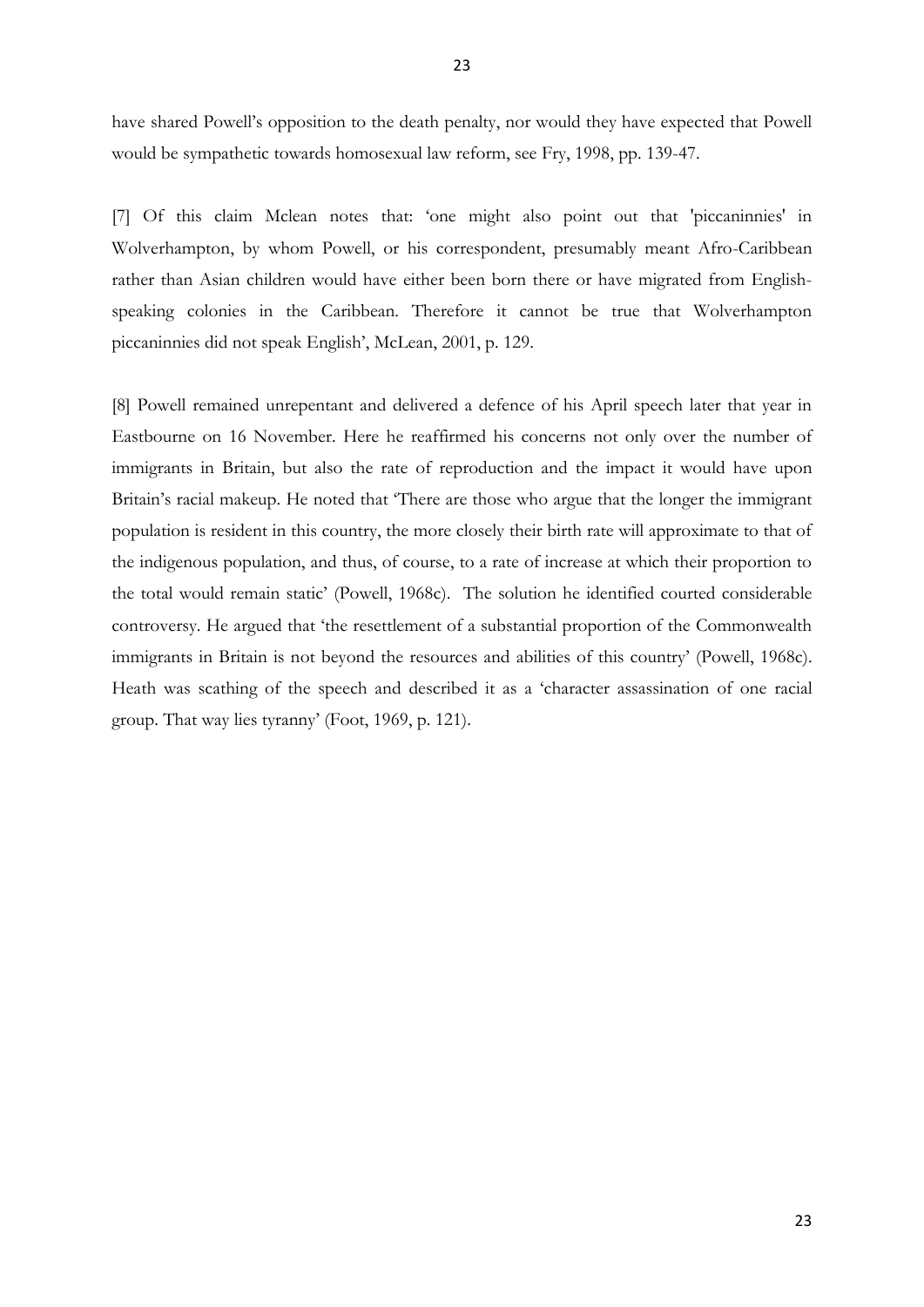#### **References:**

Abedi, A. and Lundberg, T. (2009) Doomed to failure? UKIP and the Organisational Challenges facing right wing populist anti-political establishment parties. *Parliamentary Affairs* 62 (1): 72-87.

Atkins, J. and Finlayson, A. (2013) '…A 40 year old black man made this point to me': Everyday knowledge and the performance of leadership in contemporary British politics. *Political Studies* 61 (1): 161-77.

Beard, A. (1999) *The Language of Politics*, London: Routledge.

Behrens, R. and Edmonds, J. (1981) Kippers, kittens and kipper boxes: Conservative populists and race relations. *Political Quarterly* 52 (3): 342-8.

Bourne, J. (2008) The beatification of Enoch Powell. *Race and Class* 49 (4): 82-95.

Boyd-Carpenter, J. (1980) *Way of Life*, London: Sidwick and Jackson.

Brown, A. (1999) 'The other day I met a constituent of mine': A theory of anecdotal racism. *Ethnic and Racial Studies* 22 (1): 23-55.

Brooke, P. (2007) India, post-imperialism and the origins of Enoch Powell's "Rivers of Blood" speech. *Historical Journal* 50 (3): 669-87.

Campbell, J. (1993) *Edward Heath: A Biography*, London: Pimloco.

Campbell, J. (2000) *Margaret Thatcher: Volume One – The Grocer's Daughter*, London: Vintage.

Canovan, M. (1999) Trust the people: populism and the two faces of democracy. *Political Studies* 47 (1): 2-16.

Capdevila, R. and Callaghan, J. (2008) 'It's not racist. It's common sense'. A critical analysis of political discourse around asylum and immigration in the UK. *Journal of Community and Applied Social Psychology* 18 (1): 1-16.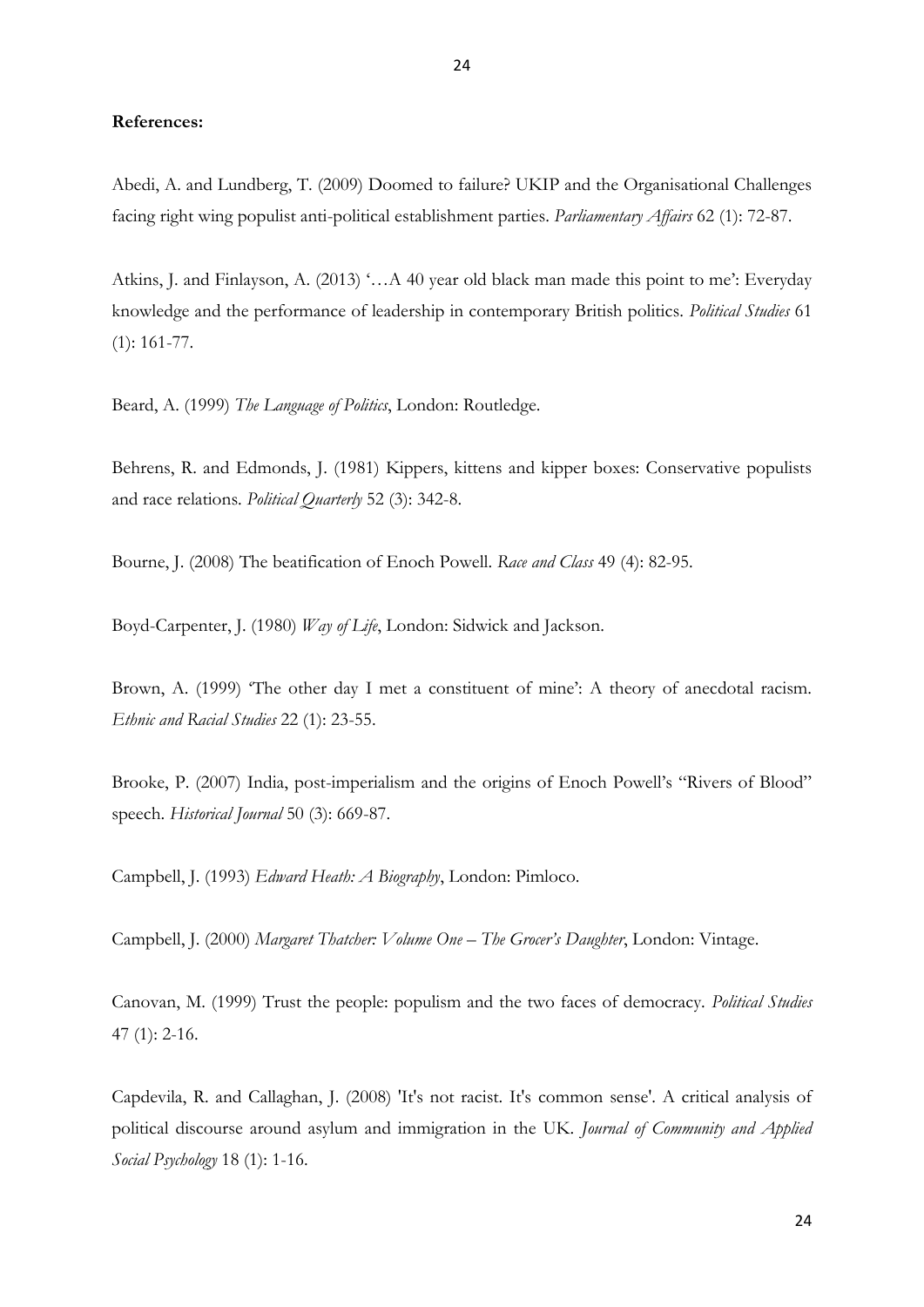Charteris-Black, J. (2005) *Politicians and Rhetoric: The Persuasive Power of Metaphor*, Basingstoke: Palgrave.

Chilton, P. (2004) *Analysing Political Discourse: Theory and Practice*, London: Routledge.

Cooper, C. (2011) Little local difficulties revisited: Peter Thorneycroft and the 1958 treasury resignations and the origins of Thatcherism. *Contemporary British History* 25 (2): 227-50.

Conservative Party (1970) *The Campaign Guide*, London: Conservative Party.

Corthorn, P. (2012) Enoch Powell, Ulster Unionism and the British Nation. *Journal of British Studies* 51 (4): 967-97.

Cosgrave, P. (1989) *The lives of Enoch Powell*, London: Bodley Head Limited.

Cowling, M. (1970) Mr Powell, Mr Heath, and the future in John Wood (ed) *Powell and the 1970 election*, Kingswood: Elliot Right Way Books.

Crines, A. and Hayton, R. (2014) *Labour Orators from Bevan to Miliband*, Manchester: Manchester University Press.

Crines, A. (2013) Rhetoric and the Coalition: Governing in the national interest? *Representation* 49 (2): 207-18.

Deakin, N. and Bourne, J. (1970) Powell, and the minorities and the 1970 election. *Political Quarterly* 44 (4): 399-415.

Dean, D. (1992) Conservative governments and the restriction of Commonwealth immigrants in the 1950s: The problem of restraint. *Historical Journal* 35 (1): 171-94.

Dean, D. (1993) The Conservative government and the 1961 Commonwealth Immigration Act: The inside story. *Race and Class* 35 (2): 57-74.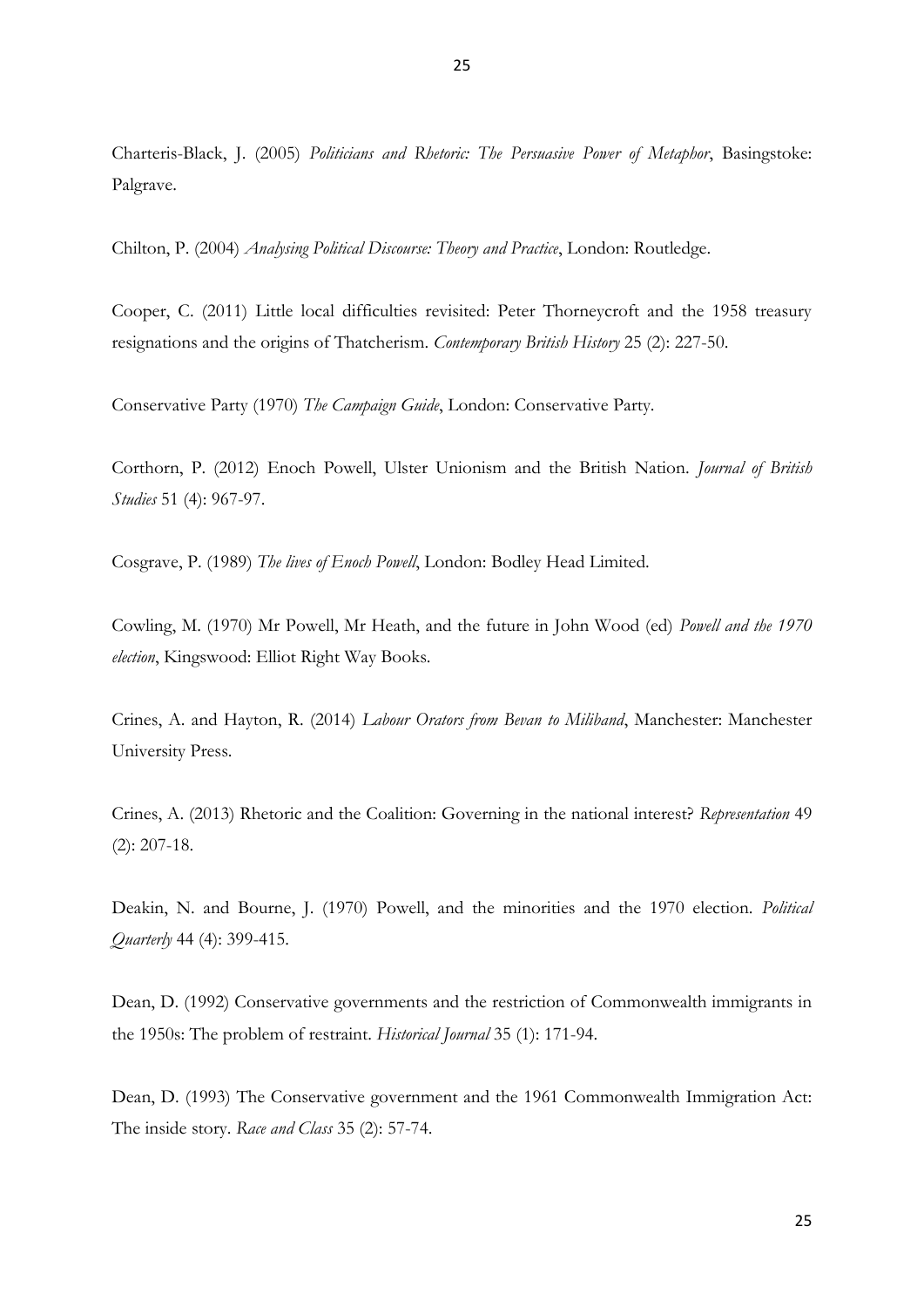Dean, D. (2000) The race relations policy of the first Wilson Government. *Twentieth Century British History* 11 (3): 259-83.

Evans, S. (2008) Consigning its past to history? David Cameron and the Conservative Party. *Parliamentary Affairs* 61 (2): 291-314.

Finlayson, A. (2004) Political science, political ideas and rhetoric. *Economy and Society* 33 (4): 528- 49.

Finlayson, A. (2007) From beliefs to arguments: interpretive methodology and rhetorical political analysis. *British Journal of Politics and International Relations* 9 (4): 545-63.

Finlayson, A. and Martin, J. (2008) 'It ain't what you say…' British political studies and the analysis of speech and rhetoric. *British Politics* 3 (4): 445-64.

Foot, P. (1969) *The rise of Enoch Powell: An examination of Enoch Powell's attitude to immigration and race*, Harmondsworth: MW Books.

Fry, G. (1998) Parliament and morality: Thatcher, Powell and populism. *Contemporary British History* 12 (1): 139-47.

Gaffney, J. (1991) *The language of political leadership in contemporary Britain*, Basingstoke: Palgrave.

Gaffney, J. and Lahel, A. (2013) Political performance and leadership persona: The UK Labour Party conference of 2012. *Government and Opposition* 48 (4): 481-505.

Gilroy, P. (1987) *'There ain't no black in the Union Jack': A cultural politics and race and nation*, London: Routledge.

Green, E. (2000) The treasury resignations of 1958: A reconsideration. *Twentieth Century British History* 11 (4): 409-30.

Hailsham, Lord (1990) *A Sparrow's Flight: Memoirs,* London: William Collins and Sons.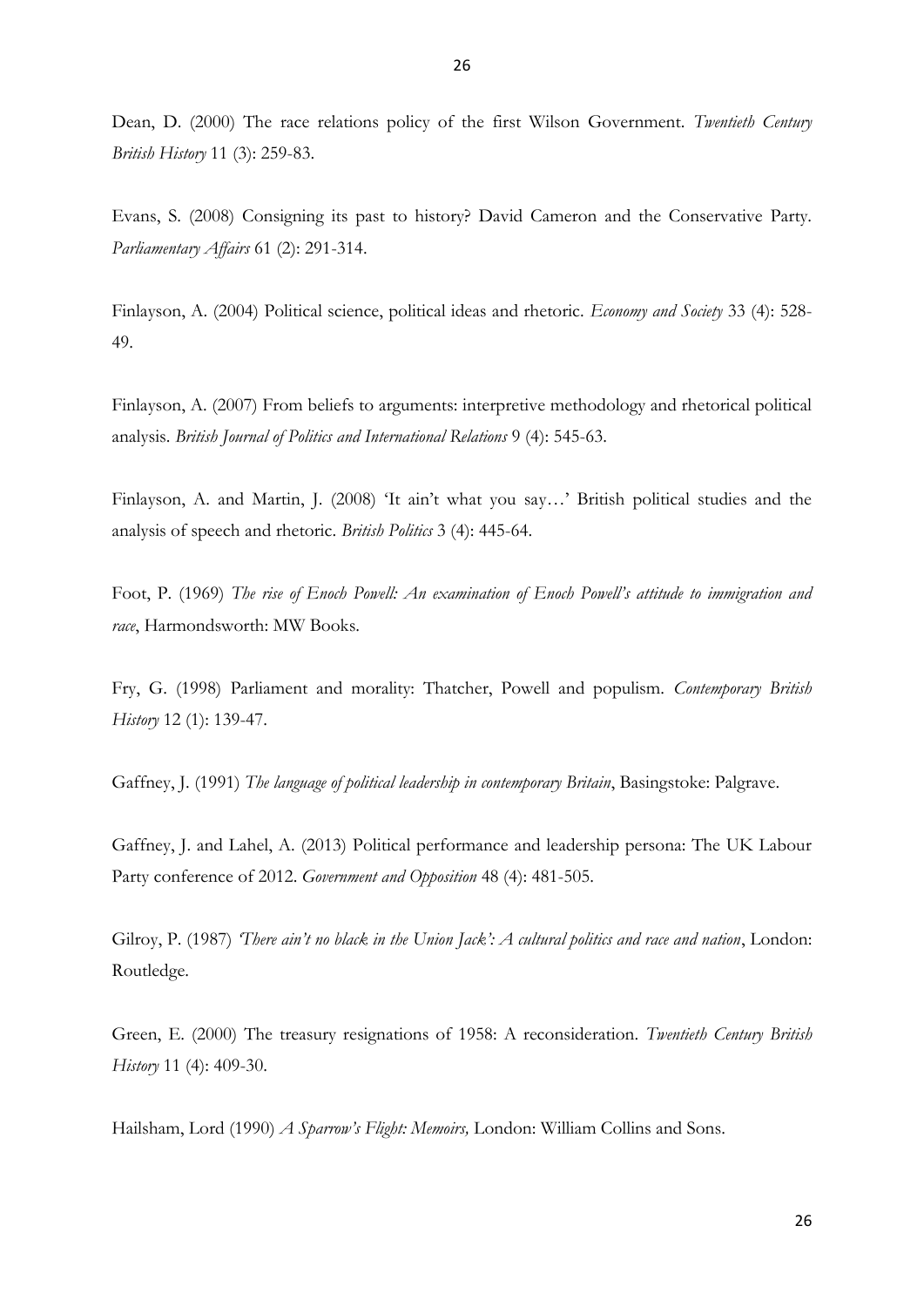Hampshire, J. (2005) *Citizenship and Belonging: Immigration and the Politics of Demographic Governance in Postwar Britain,* Basingstoke: Palgrave.

Hayton, R. and Crines, A. (2015) *Conservative Orators from Baldwin to Cameron*, Manchester: Manchester University Press.

Heath, E. (1998) *The Course of My Life*, London: Hodder and Stoughton.

Heffer, S. (1998) *Like the Roman*, London: Faber and Faber.

Hillman, N. (2008) 'A chorus of execration?' Enoch Powell's Rivers of Blood forty years on. *Patterns of Prejudice* 42 (1): 83-104.

Hurd, D. (1979) *An End to Promises: Sketch of a government, 1970-1974*, London: Collins.

Hurd, D. (2003) *Memoirs*, London: Abacus Books.

Jarvis, M. (1998) The 1958 treasury dispute. *Contemporary British History* 12 (2): 27-50.

Lanham, R. A. (1991) *A Handlist of Rhetorical Terms*, University of California Press.

Layton-Henry, Z. (1984) *The politics of race in Britain*, London: HarperCollins.

Layton-Henry, Z. (1992) *The politics of immigration*, Oxford: Oxford University Press.

Lawrence, J. (2008) *Speaking for the people: party, language and popular politics in England 1867-1914*, Cambridge: Cambridge University Press.

Lawrence, J. (2009) *Electing Our Masters: The Hustings in British Politics from Hogarth to Blair*, Oxford: Oxford University Press.

Leith, S. (2012) *Are you talkin' to me? Rhetoric from Aristotle to Obama*, London: Profile Books.

Lindsay, T. F and Harrington, M. (1974) *The Conservative Party 1918-1970*, London: Macmillan.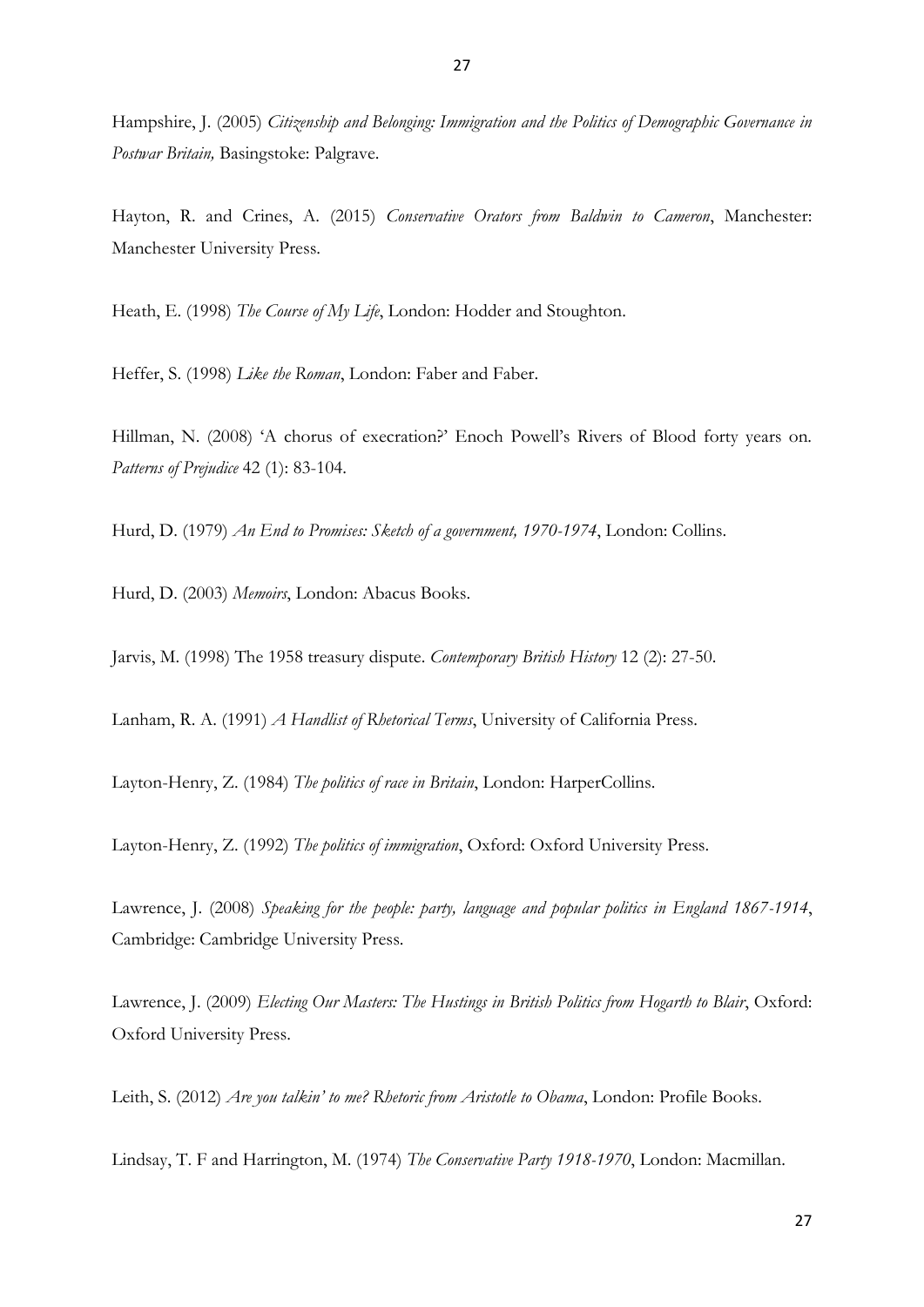McLaren, L. and Johnson, M. (2007) Resources, Group Conflict and symbols: Explaining antiimmigration hostility in Britain. *Political Studies* 55 (4): 709-32.

McLean, I. (2001) *Rational Choice and British Politics: An analysis of rhetoric and manipulation from Peel to Blair*, Oxford: Oxford University Press.

Mercer, K. (2004) *Welcome to the jungle: New positions in black cultural studies*, London: Routledge.

Messina, A. (1989) *Race and party competition in Britain*, Oxford: Oxford University Press.

Miles, R. (1997) 'Beyond the Race Concept: The Reproduction of Racism in England', in Gates, N. (ed.), *Critical Race Theory: The Concept of Race in Natural and Social Science, London: Routledge.* 

Miles, R. (1990) The racialisation of British politics. *Political Studies* 38 (2): 277-85.

Miller, W. (1980) What was the profit in following the crowd? *British Journal of Political Science* 10  $(1)$ : 22-38.

National Statistics Census 2001 (2003) *Key statistics for local authorities in England and Wales*, London: The Stationery Office.

Norton, P. (1978) *Conservative Dissidents: Dissent within the Parliamentary Conservative Party 1970-74*, London: Temple Smith.

Norton, P. (2015) 'The Oratory of Enoch Powell' in Hayton R. and Crines, A. (eds) *Conservative Orators from Baldwin to Cameron*, Manchester: Manchester University Press.

Olmstead, W. (2006) *An Introduction to Rhetoric*, Oxford: Oxford University Press.

Osborne, C. (1964) The Colour Problem in Britain, *The Spectator* 213, 4 December.

Paul, K. (1997) *Whitewashing Britain*, New York: Cornell University Press.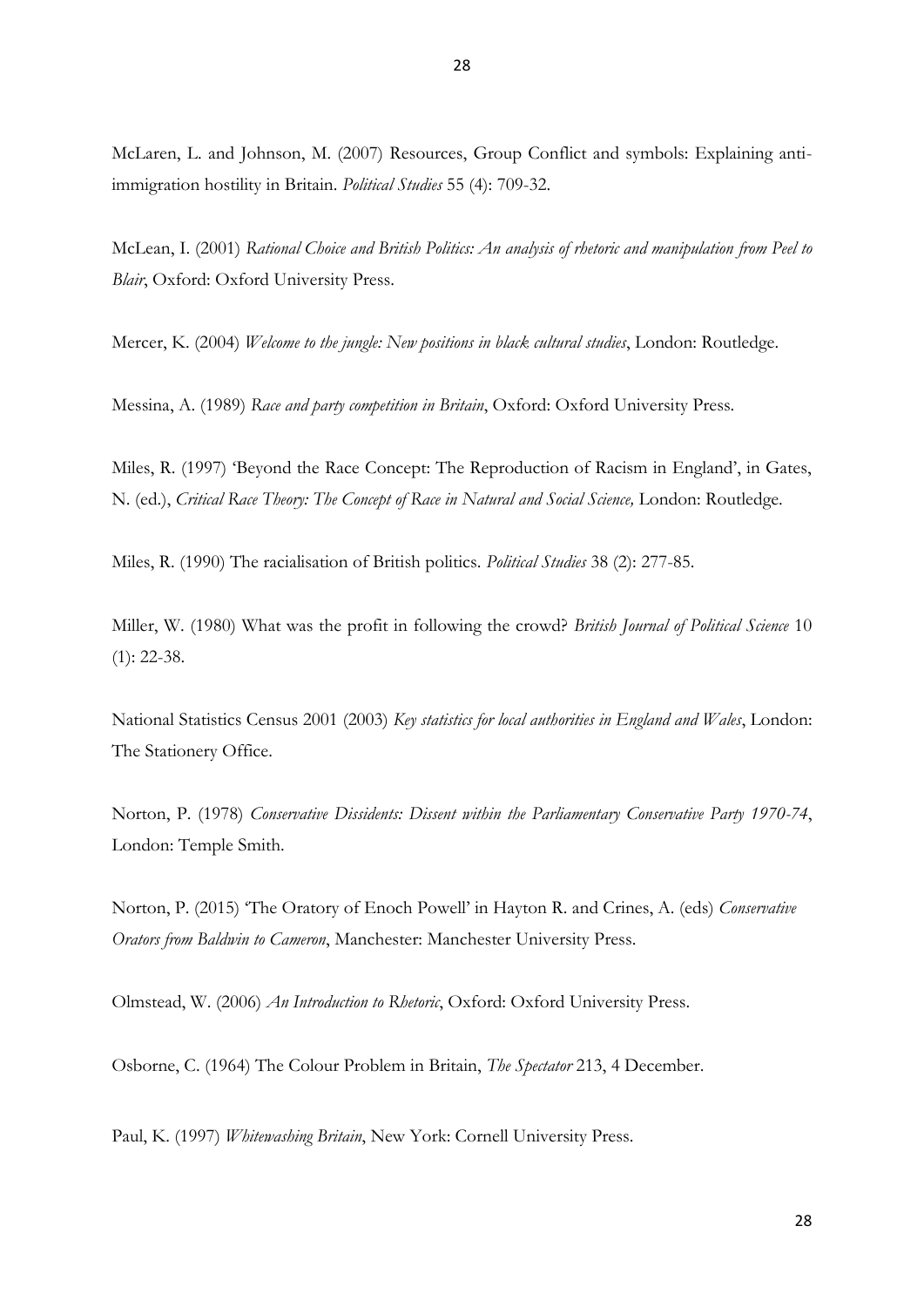Prior, J. (1986) *A Balance of Power*, London: Hamish Hamilton.

Powell, E. (1964) *Rebirth of Britain*, London: Pan Books.

Powell, E. (1968a) '*Speech at Birmingham,* 20 April. Available from: [http://www.enochpowell.net/fr-79.html.](http://www.enochpowell.net/fr-79.html)

Powell, E. (1968b) *Speech at Walsall*, 9 February. Available from: <http://www.enochpowell.net/fr-80.html>

Powell, E. (1968c) *Speech to the London Rotary Club*, 16 November. Available from: <http://www.enochpowell.net/fr-83.html>

Ramsden, J. (1996) *The Winds of Change: Macmillan to Heath, 1957-1975*, London: Longman.

Reeves, F. (1989) *Race and Borough Politics,* Aldershot: Avebury.

Roth, A. (1970) *Enoch Powell: Tory Tribune*, London: TBS The Book Service.

Schoen, D. (1977) *Enoch Powell and the Powellites*, New York: Palgrave Macmillan.

Schofield, C. (2013) *Enoch Powell and the making of post-colonial Britain*, Cambridge: Cambridge University Press.

Schofield, C. (forthcoming) *Enoch Powell against Empire: The New Commonwealth, the Kenyan Crisis and the Burdens of the past*. *Historical Studies.* 

Schwarz, B. (1996) 'The only white man in there': The re-racialisation of England, 1956-1968. *Race and Class* 38 (1): 65-78.

Seymour-Ure, C. (1974) *The political impact of mass media*, London: Constable.

Shepherd, R. (1994) *Iain Macleod: A Biography*, London: Hutchinson.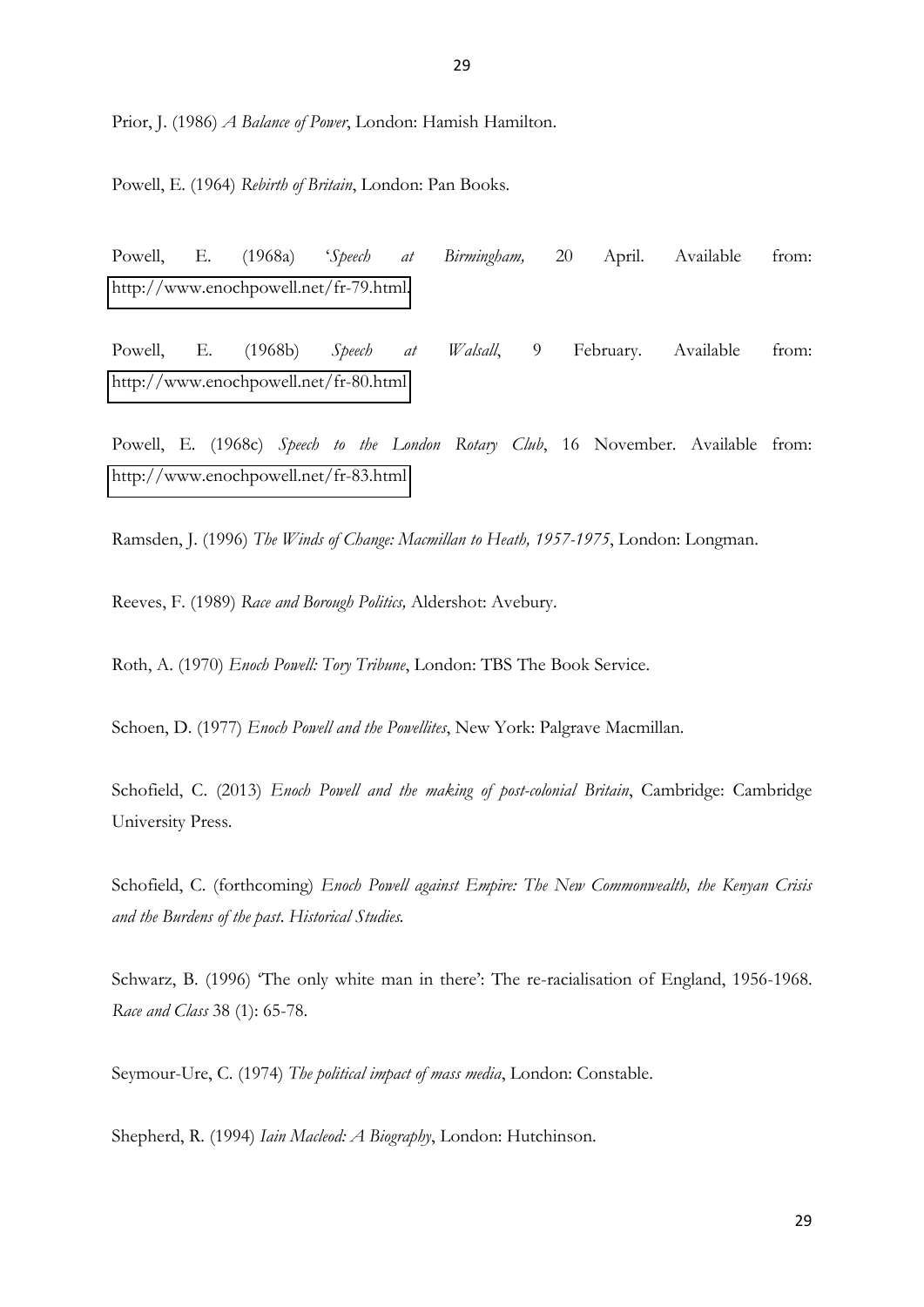Shepherd, R. (1996) *Enoch Powell*, London: Pimlico.

Sivanandan, A. (1998) The Rt Hon Enoch Powell MP 1912-98: A Racist for all seasons. *Race and Class* 39 (4): 59-62.

Smithies, B. and Fiddick, P. (1969) *Enoch Powell on Immigration*, London: Sphere Books.

Solomos, J. (1989) *Race and Racism in Contemporary Britain*, Basingstoke: Palgrave.

Solomos, J. (1991) Political language and racial discourse. *European Journal of Intercultural Studies*, 2 (1): 21-34.

Solomos, J. and Black, L. (1995) *Race, politics and social change*, London: Routledge.

Spencer, I. (1997) *British immigration policy since 1939: The making of multi-racial Britain*, London: Routledge.

Stacey, T. (1970) *Immigration and Enoch Powell*, London: Tom Stacey Limited.

Stark, L. (1996) *Choosing a leader: Party leadership contests in Britain from Macmillan to Blair*, Basingstoke: Palgrave.

Stuart, M. (2002) A party in three pieces: The Conservative split over Rhodesian oil sanctions. *Contemporary British History* 16 (1): 51-88.

Studlar, D. (1974) British public opinion, colour issues and Enoch Powell: A longitudinal analysis. *British Journal of Political Science* 4 (3): 371-81.

Studlar, D. (1978) Policy voting in Britain: The coloured immigration issue in the 1964, 1966, and 1970 general elections. *American Political Science Review* 72 (1): 46-64.

Thatcher, M. (1978) *Interview for Granada: World in Action*, 27 February. Available from: <http://www.margaretthatcher.org/document/103485>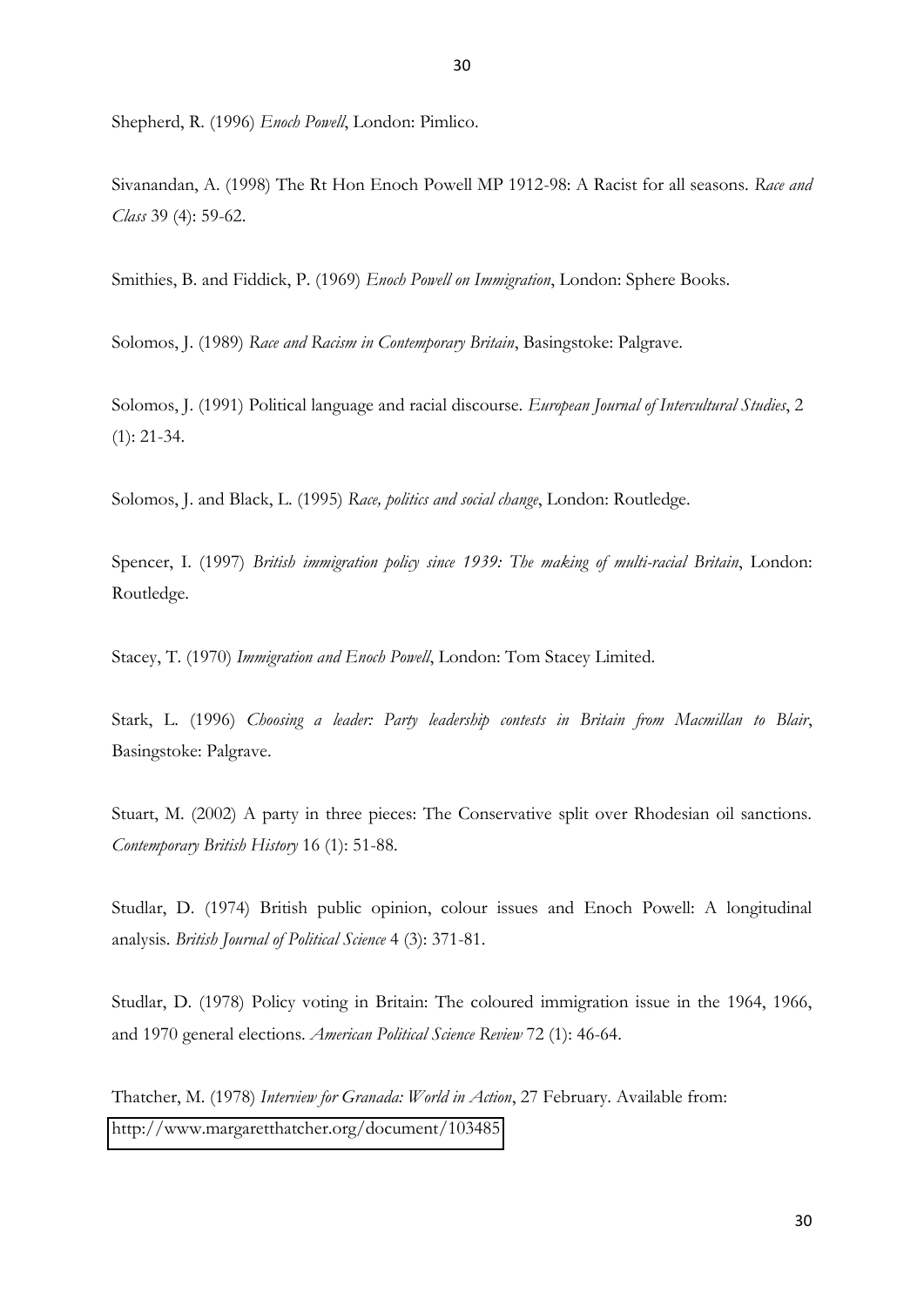Thatcher, M. (1995) *The Path to Power*, London: HarperPress.

Toye, R. (2011) The rhetorical premiership: A new perspective on Prime Ministerial Power since 1945. *Parliamentary History* 30 (2): 175-92.

Toye, R. (2013a) *Rhetoric: A Short Introduction*, Oxford: Oxford University Press.

Toye, R. (2013b) *The roar of the lion: The untold story of Churchill's World War II speeches*, Oxford: Oxford University Press.

Utley, T. E. (1968) *Enoch Powell: The man and his thinking*, London: HarperCollins.

van Dijk, T.A (2000) 'New(s) racism: A discourse analytical approach', in Cottle, S. (ed.), *Ethnic Minorities and the Media*, Milton Keynes: Open University Press.

Waters, C. (1997) Dark strangers in our midst: Discourses of race and nation in Britain 1947-63. *Journal of British Studies* 36 (2): 207-38.

Webster, W. (2001) 'There'll always be an England': Representations of Colonial wars and immigration, 1948-1968. *Journal of British Studies* 40 (4): 557-84.

Wetherell, M. and Potter, J. (1992) *Mapping the language of racism: Discourse and the legitimation of exploitation*, Hemel Hempstead: Harvester Wheatsheaf.

Whipple, A. (2009) Revisiting the 'Rivers of Blood' controversy: Letters to Enoch Powell. *Journal of British Studies* 48 (3): 717-35.

White, M. (2001) Duncan Smith orders three MPs to quit Monday Club in *The Guardian,* 8 October.

Whitelaw, W. (1991) *The Whitelaw Memoirs*, London: Aurum Press Ltd.

Wootten, W. (2000) Rhetoric and Violence in Geoffrey Hill's Mercian Hymns and the Speeches of Enoch Powell. *The Cambridge Quarterly*, 29 (1), 1-15.